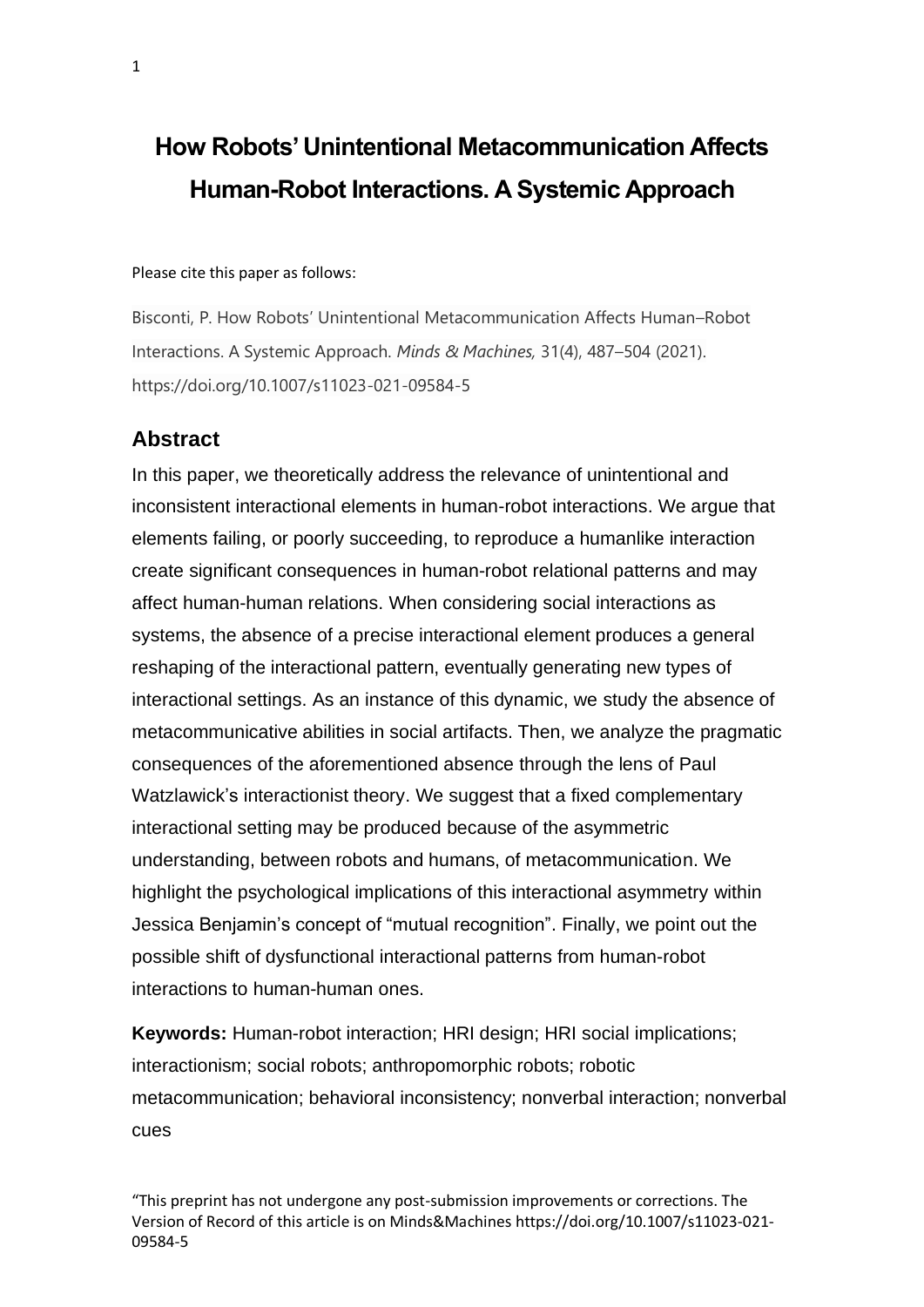### **1. Introduction**

Despite the rapid advancement of interactive technologies, increasingly capable of reproducing humanlike interactions in terms of both verbal and nonverbal communication, the relational setting that humans put in place towards interacting robots is not yet clear. Multiple studies confirm that users adopt communication strategies for relational artifacts similar to human-human interactions (Jung & Copp 2003), even developing an emotional bond (Konok et al. 2018, Shibata et al. 1999). Furthermore, experiments from neuroscience claim that neuronal activations in human-robot interactions (HRIs) do not structurally differ from human-human interactions (HHIs) (Von Der Pütten et al. 2014). Therefore, there is agreement that, to a certain extent, the humans' interactional approach to robots is borrowed from HHI, as claimed by Kramer et al. (2012). These considerations can fall within the well-known concept of anthropomorphizing interactive robots.

However, it is not clear to what extent HHI relational dynamics are transferred in HRI and which are, conversely, the HRI specific relational patterns. Although strong resemblances can be found between HHI and HRI relational settings, it is evident that anthropomorphic artifacts do not yet perfectly simulate human interactions. Therefore, the extent to which HRIs constitute original relational settings, with their own distinctive elements, is not yet defined (Kramer et al. 2011). In short, we lack a theory that explains to what extent users replicate HHI relational settings in HRI. In this paper, we address this issue from an interactionist perspective, which is discussed later.

Within this issue, three questions emerge:

- 1) Which human-human interactional patterns *cannot* be replicated in HRI?
- 2) Consequently, what human-robot peculiar interactional dynamics arise in HRI?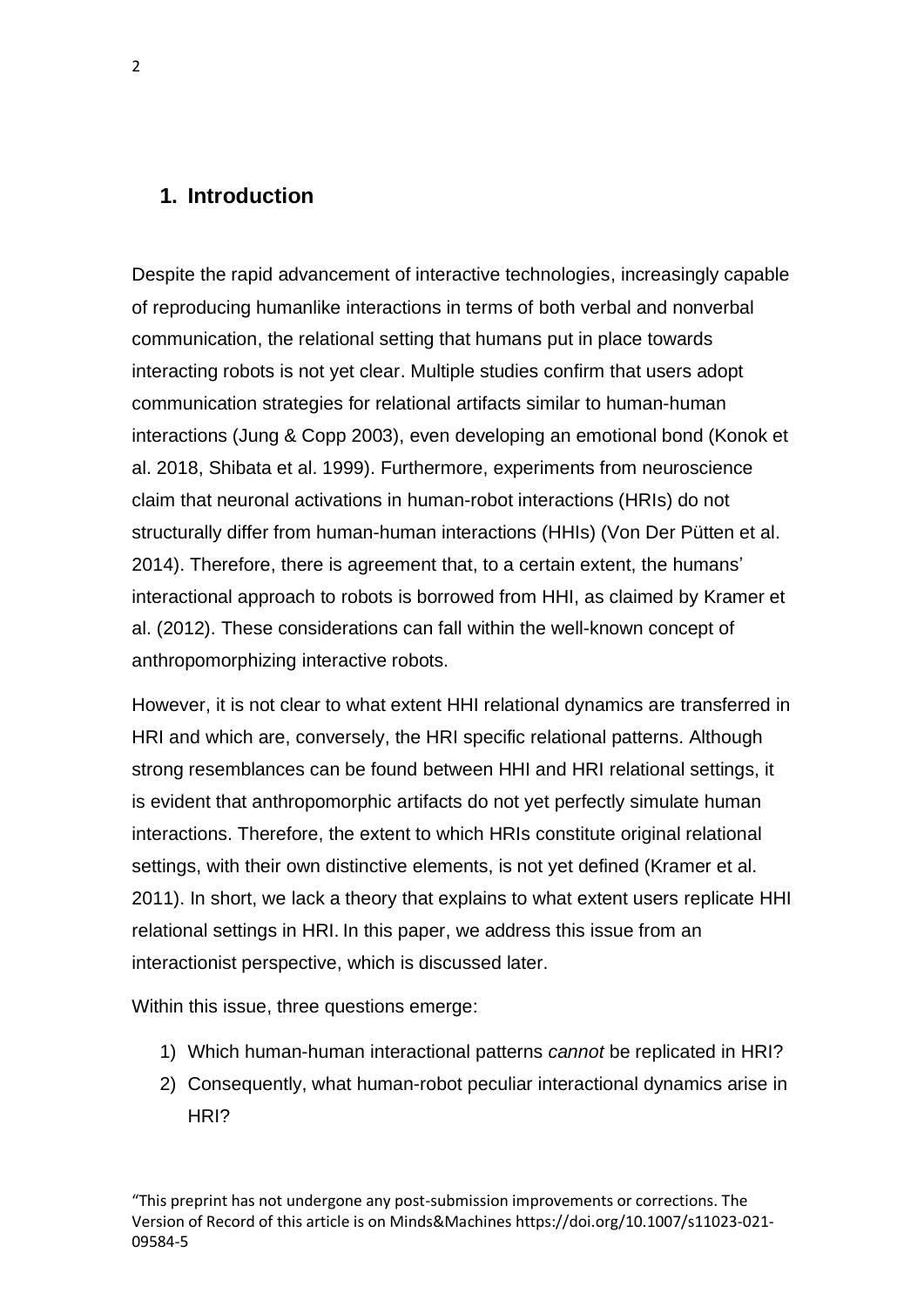3) Can these HRI-peculiar interactional dynamics be transferred and enacted in HHI?

In this paper, we try to answer these questions by analyzing one specific characteristic of human-human interactions: metacommunication, as understood by psychological interactionism. The concept of metacommunication can be summarized by the following definition: metacommunication is "all exchanged cues and propositions about (a) codification and (b) relationship between the communicators" (Ruesch & Bateson 1951). Therefore, metacommunication is a second-level communication that codifies the relation between the participants; it conveys an implicit content of the communication that describes the relation. The metacommunicative content of an interaction is often produced by the relation between verbal and nonverbal interactional schemas. For example: John greets Dan, saying "Oh, I could not wait to see you" in a flat voice and without smiling. The nonverbal registers (voice intonation, mimicry) are in this case denying the verbal content. In other cases, metacommunication works in a subtler way, which we discuss later $1$ .

In this paper, we will show why metacommunication abilities cannot be replicated in social robots, what type of interactional setting is therefore produced, and how this HRI-peculiar setting may influence HHI.

In the next chapter, we highlight how the current literature tends to consider relevant for HRI only the robot's anthropomorphic behaviors, ignoring the fact that a robot's non-anthropomorphic behaviors and cues may create new interactional patterns. Consequently, in chapter 3, we adopt an interactionist approach, using Paul Watzlawick's (2011) theoretical framework, to understand how robots' lack of metacommunication understanding shapes HRI and produces new interactional dynamics, significantly different from human-human interactions. Chapter 4 highlights, under Jessica Benjamin's (2013) recognition theory, the psychological effects of interactions with robots. This chapter lays

 $<sup>1</sup>$  For a more in-depth definition of metacommunication, please see Watzlawick et al. (2011) and Selvini-</sup> Palazzoli & Boscolo (1994)

<sup>&</sup>quot;This preprint has not undergone any post-submission improvements or corrections. The Version of Record of this article is on Minds&Machines https://doi.org/10.1007/s11023-021- 09584-5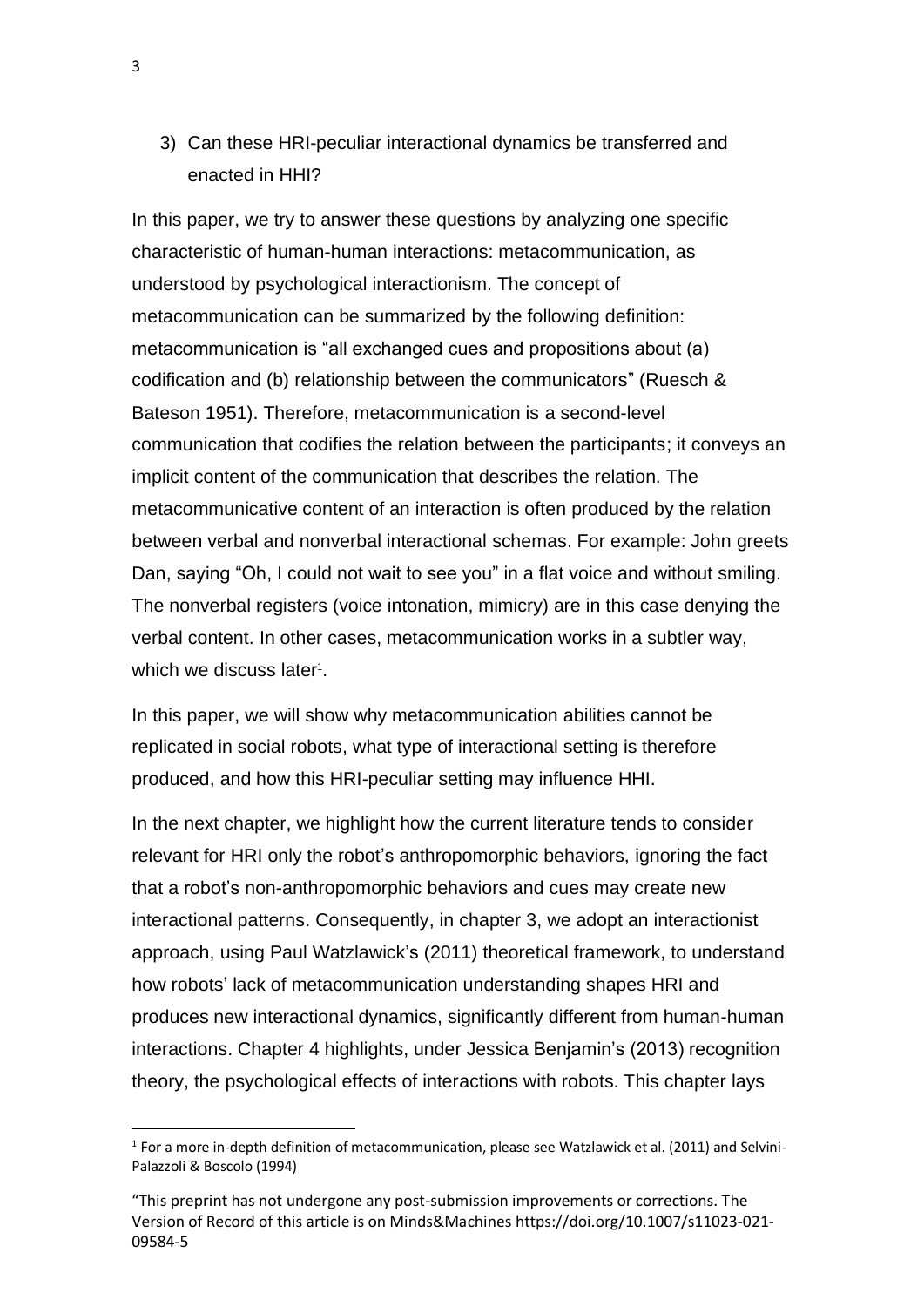the foundation of a problem worthy of further analysis: how will HRI impact human relationality in general?

This paper offers a different standpoint in the discussion on the nonverbal cues: current literature considers the lack of robot understanding of verbal and nonverbal cues as a quantitative decrease in robots' interactionality (Satake et al. 2009). Moreover, it focuses mostly on robots' signal processing of humans' nonverbal cues (Mumm & Mutlu 2011). Instead, we claim that robots' nonverbal cues, analyzed within an interactionist framework, may produce qualitatively new interactional settings. Furthermore, the current literature seems to give little consideration to the fact that nonverbal cues assume significance only in relation to each other and with verbal communication, with most of the literature focusing on the analysis of precise nonverbal cues, detached from their relation with the others (Erden 2013, Mumm & Mutlu 2011, Saunderson & Nejat 2019, Walters et al. 2007). Accordingly, this paper underlines the co-implications between HRI and HHI, highlighting the risk that human-robot interactional patterns may be transferred to human-human interaction, affecting users' psycho-relational setting.

The main contribution of our reflection is to underline the systemic nature of communication and nonverbal cues: if analyzed alone, nonverbal cues are signifiers without a meaning. Instead, a systemic view of interactions, where the consistency between different communicative schemas is the crucial element for effective interaction, can be helpful to enhance HRI effectiveness.

# **2. The Qualitative Relevance of Non-Humanlike Interactional Behaviors in HRI**

In this paper, we use the notion of "interactional elements", which we need to clarify before going further. When talking about interactional elements, we include both nonverbal cues and the verbal side of the interaction. Ideally, an anthropomorphic interaction is one where verbal and nonverbal cues are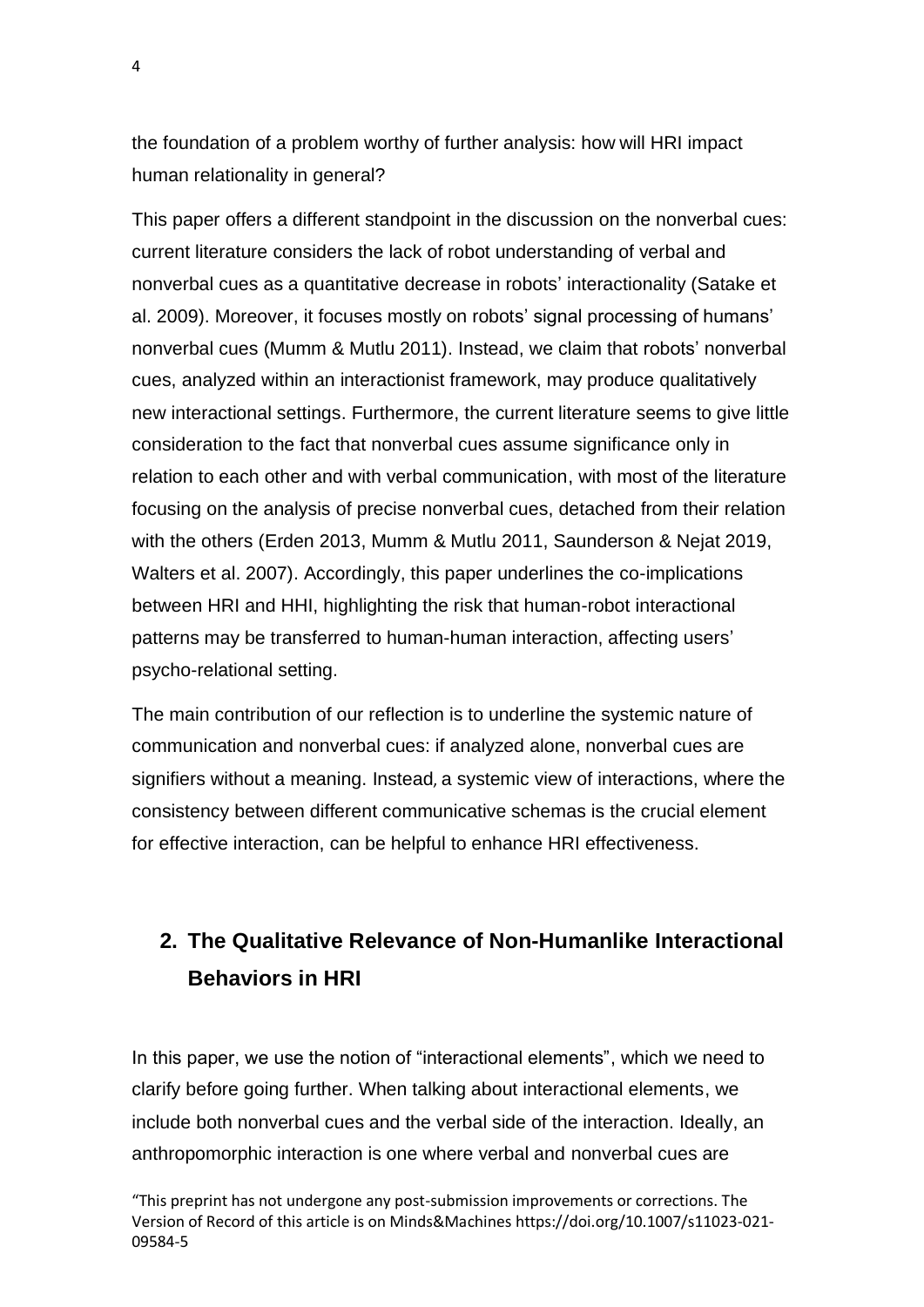humanlike and coherent between themselves. On the contrary, a nonanthropomorphic interaction involves a lack of coherence between two different interactional elements: laughing without smiling, talking without gazing, greeting without moving, and so forth.

An assumption that seems to be implicit in a significant part of the HRI literature is that the relevant interactional elements are only those successfully reproducing humanlike interaction (Duffy 2003, Kiesler et al. 2008, Luria et al. 2019, Yuan & Dennis 2019); non-anthropomorphic cues and behaviors are only considered a limit and a reduction of social interaction. For example, in current social embodied agents, the lack of facial mimicry and body gesture coordination, consistent with the verbal communication, is only considered as a decrease of robot interactivity, which precludes the artifacts from a socially significant interaction (Tinwell & Sloan 2014). Accordingly, the elements of difference between the robot's interactional abilities and humanlike ones become elements of non-interactivity (Bartneck et al. 2020). Therefore, they supposedly consist only in a decrease of interactionality.

We believe that this approach offers a limited view of the implications of robots' communication. On the contrary, for a comprehensive understanding of HRI, we believe that those elements that deviate from, or fail to reproduce, a humanlike interaction are equally relevant in shaping the interaction. They produce distinctive effects in the interaction setting, which do not just *quantitatively* shape the relation as "less interactive"; they also create new interactional settings, *qualitatively* different from those existing in human relationships. In short, each element of an interaction, including the lack or the roughness of an element, is a significant part of the interaction itself.

This claim is based on two complementary principles: first, the well-known Watzlawick axiom stating that it is impossible *not* to communicate (Watzlawick et al. 2011). This means that, for example, the lack of facial expressions does not amount to a "non-communication". Instead, it produces a precise effect in the interaction: it communicates the refusal to use facial expressions in that relationship. This lack modifies the interaction not only in the sense that it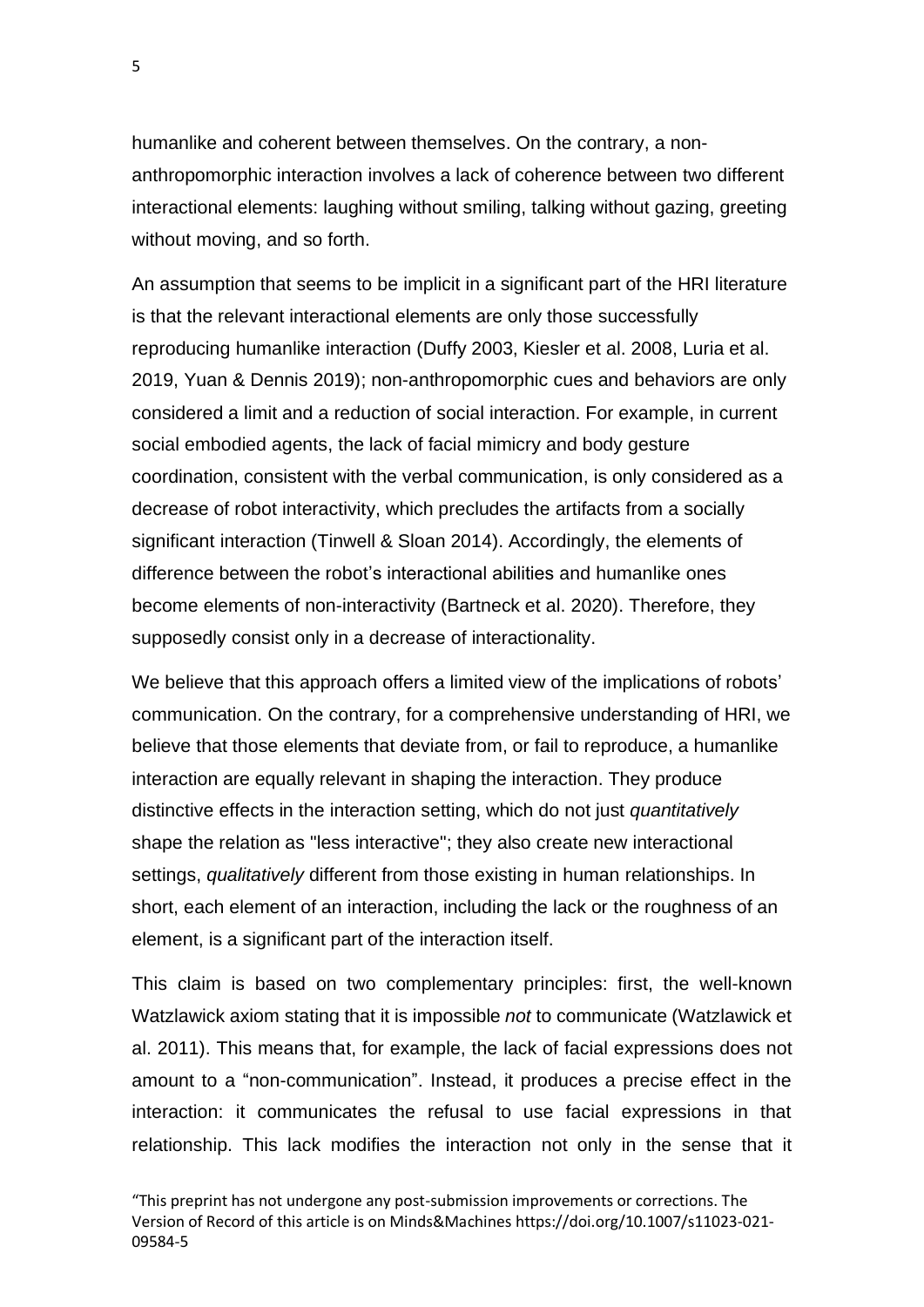diverges from a "richer" human interaction. In fact, the absence of mimicry will be considered as a communicative (and significant) element of the interaction by the human user. Not to communicate means to communicate a refusal, and therefore counts as the communication of something – although Watzlawick's axiom should be reframed to "humans cannot *not* interpret on the metacommunicative level", which we explore in the next chapter. Now, we want to tackle in advance a possible criticism of the application of Watzlawick's rule for communication in HRI. The criticism may be formulated as follows: humans interacting with a robot are perfectly aware of its artificial nature, therefore they know that a robot is not refusing to make facial expressions but is simply not able to, so it does not count as a communication refusal. Certainly, the evident artificial nature of current relational robots decreases the significance of a robot's "lack" or incoherence in communicating. In the HRI literature, we can find examples of humans "repairing" robots' lack in communicating (Baker et al. 2018, Plurkowski et al. 2011, Sebo et al. 2019), and this seems to regard mainly trust repair. Nevertheless, we believe that the more the robot is anthropomorphic, the less humans will want to "repair" the interaction. In fact, the more the robot is able to produce a humanlike interaction, the less the non-anthropomorphic interactional elements will be evident and consciously "repaired" by the human. We believe that Serholt's (2018, p. 14) findings support this claim in an interaction experiment between children and a robot:

"Given the robot as a proficient participator in a learning activity, its lack of social interaction skills, non-existent cooperation skills, while its humanoid appearance provided indications of the contrary, the whole interaction situation became paradoxical. As this study demonstrates, children expected the robot to be able to interpret their intentions, much as human teachers do. When the robot was unable to do so, children either tried to compensate for this themselves, or the interaction broke down."

It is probable that children are more likely to attribute humanlike interactional abilities to anthropomorphic robots, but Serholt's claim might be true also for adults when the anthropomorphism is more sophisticated.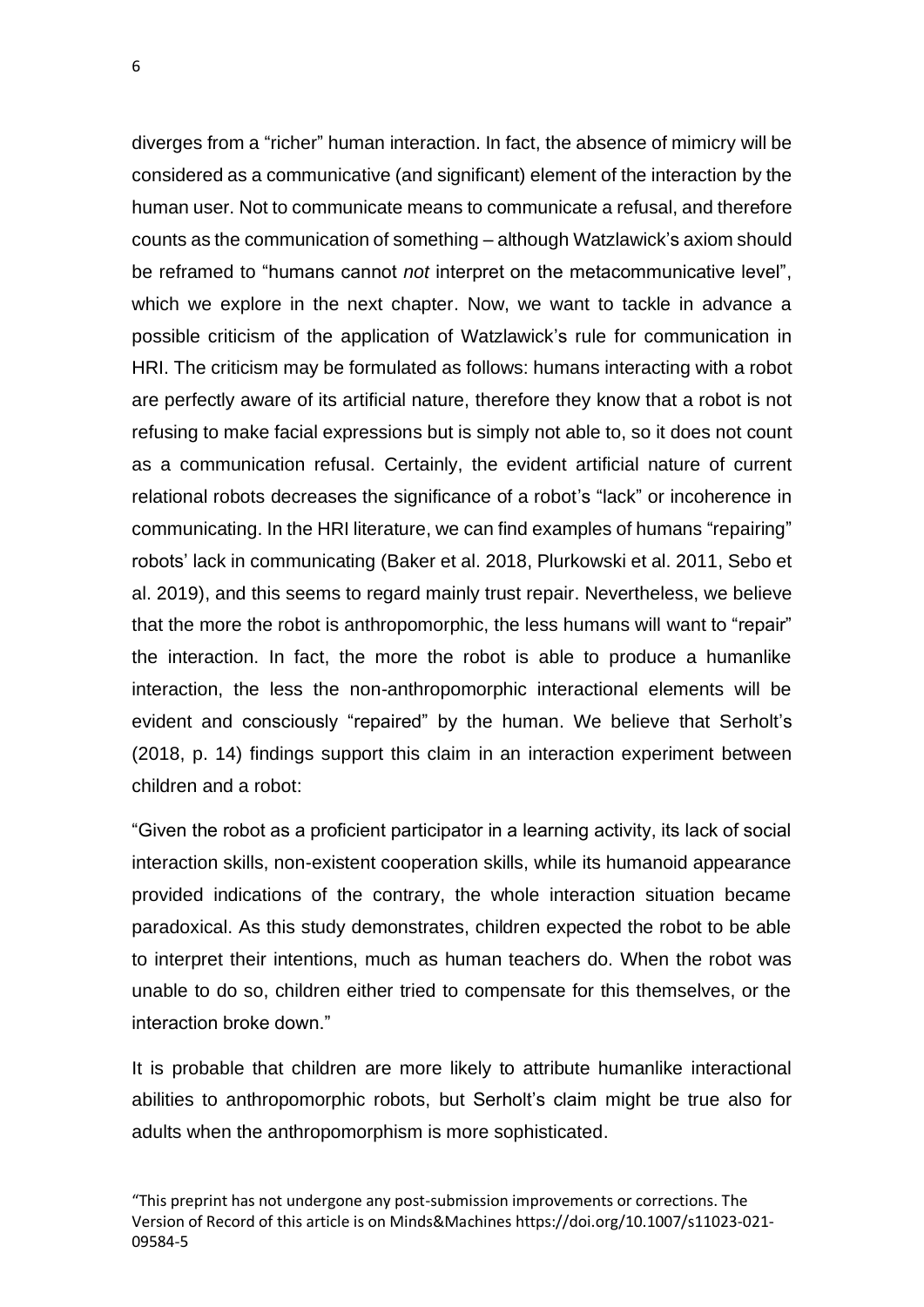In short, we argue that humans' communication repair strategies decrease when the level of the robot's anthropomorphism increases. This assertion could be linked to theories suggesting that the uncanny effect in HRI is related to conflicting cues, to which the user attributes opposite interactional meaning (in Kätsyri et al. 2015): the "uncanny" effect due to conflicting cues happens only at a certain level of anthropomorphism. Furthermore, the unwanted effects on humans of robots' inconsistent behaviors are widely discussed in HRI literature: the management of proxemics (Mumm & Mutlu 2011); the importance of gazing (Bartnek 2020); the anxiety provoked by incoherent gazing (Ivaldi et al. 2017, Nomura et al. 2019). This supports the assertions made above: that every element of interaction, including communicative "lacks", is relevant and actively modifies the interaction; accordingly, humans' emotional reactions to robots are widely documented to be linked with verbal and nonverbal "leakage" (Mutlu et al. 2009).

Secondly, we agree with Seibt's (2016) argument that there is no room for fictionality in social acts. Social actions are performative and therefore their significance relies only on the fact that they have been performed. In fact, the communication recipient will rely only on the phenomenological observation of the performance in order to attribute significance to the action. The act of pretending to greet someone, from the observer's point of view, cannot be distinguished from the act of greeting itself. Since a social action cannot be fictionalized in absence of a clear formalization (such as in a theatre play), actions in HRI cannot be considered as "fictions of actions" and therefore less significant for the interaction. Moreover, as stated before, multiple considerations support the argument that humans approach HRI with a setting similar to HHI (Kramer et al. 2012). This claim, combined with Watzlawick's and Seibt's considerations on the nature of communication, leads us to conclude that users' awareness of the simulated nature of robot interactionality is not highly relevant from a pragmatic-interactional point of view. This consideration acquires more and more importance as the level of anthropomorphism increases.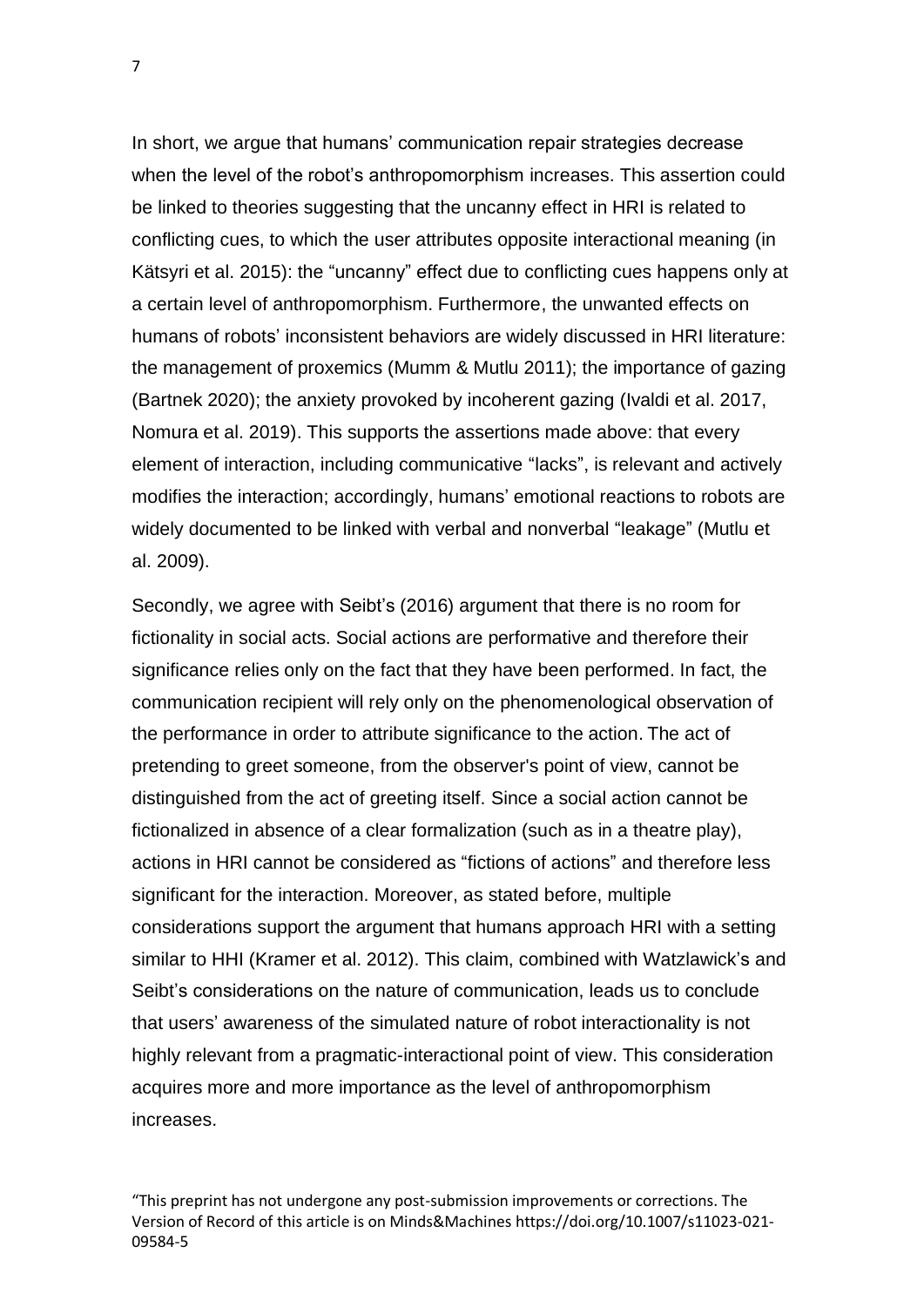Therefore, we draw a preliminary conclusion from these considerations. As long as the design process is only concerned with the simulation of a humanlike interaction, those interactional elements, far from being anthropomorphic, will be disregarded as insignificant (or, at the most, significant in the form of the decrease of effectiveness). On the contrary, we claim that every action (or lack of action) performed during social interaction is always meaningful for people who are interacting. This significance acquires greater relevance with the increase of a robot's interactional anthropomorphism.

We share Seibt's (2017) suggestion to approach HRI as asymmetric relationships, where "the relevant capacities for sociality are not distributed symmetrically over the interacting systems". The concepts of asymmetric relationship, and the considerations made so far on the relevance of nonanthropomorphic social acts, give an account of HRI beyond a classic philosophical approach that distinguishes only between intersubjective and objectual relations (Hegel 2018). Intersubjectivity presupposes a set of shared attributes (agency, intentionality) among the interaction participants, where the absence of these attributes would qualify it as a non-interaction. Instead, the concept of asymmetrical relationship allows us to consider all the degrees of interactivity, from the total absence of human likeness to the perfect simulation (Seibt 2014), as equally relevant and interactionally significant. Therefore, on the ontological level, human-robot interactions constitute asymmetrical relations. On the phenomenological level – the one perceived by the user – the more the robot is anthropomorphic, the more the relationship is structured as symmetrical, namely anthropomorphic and simulating a human-human interaction. As we show in the following paragraphs, this gap should be bridged to ensure psychologically functional human-robot interactions.

The concept of asymmetric interaction has been further developed by Seibt et al. (2020) – and other scholars linked with the context of Aarhus University's reflection on Robophilosophy – in the concept of sociomorphing, as opposed to the one of anthropomorphizing. In Seibt's paper, it is suggested that users, when interacting with social robots, do not always project human attributes onto the robot. On the contrary, they tend to "sociomorphize" the interaction, following the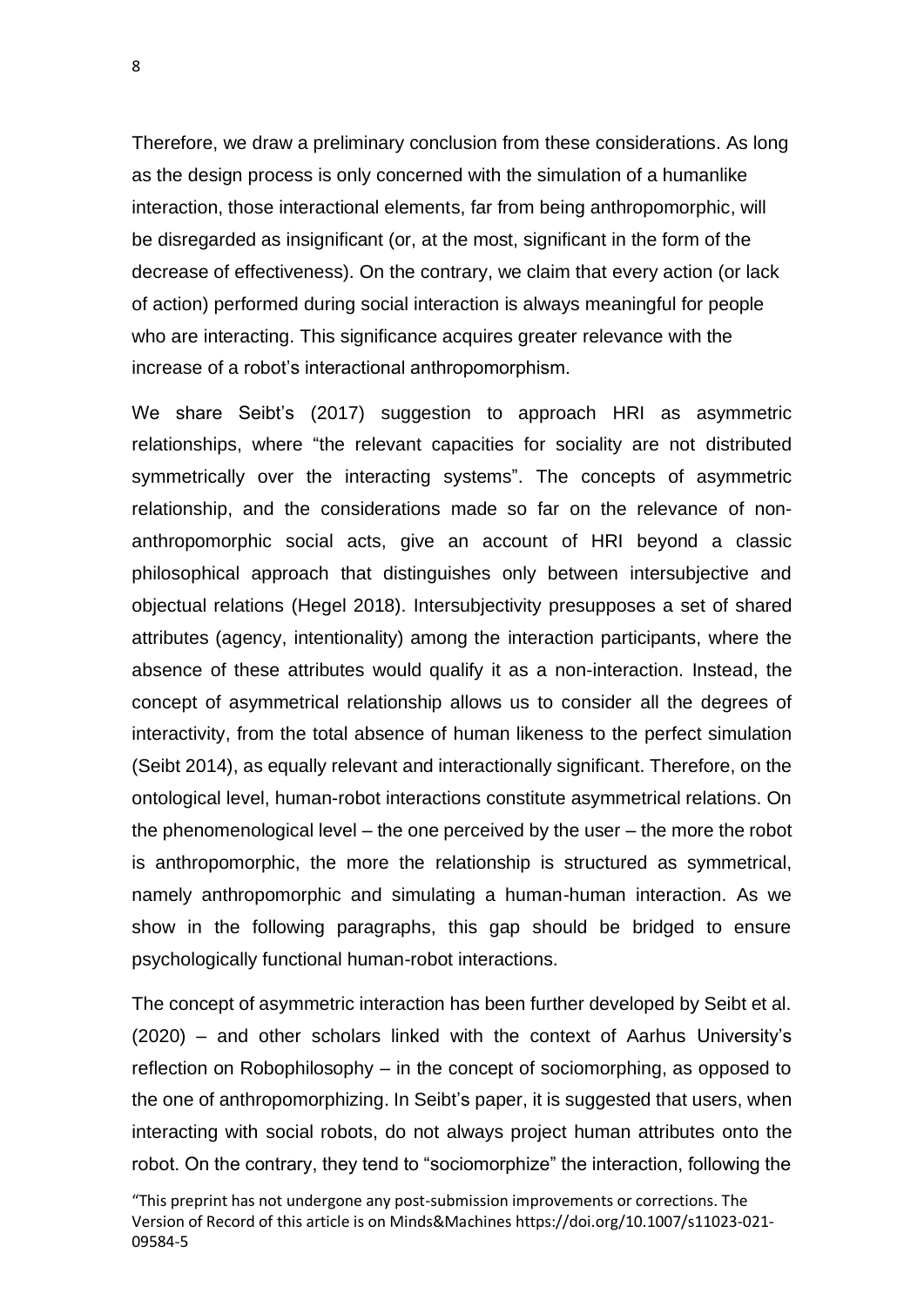expansion matrix of asymmetrical interactions design by Seibt (2014). This insight suggests that humans tend to adapt to the asymmetricity of the interaction when the robot fails to provide an anthropomorphic interactive behavior. We believe that these results are very relevant for this paper, and share a similar approach: "The claim that human social interactions with (animals and) robots are based on sociomorphing, i.e., on the *perception of actual non-human social capacities,* is a claim about the perception of the *manifestation of a capacity*" (Seibt et al. 2021, p. 14). However, Seibt also states that the sociomorphing of robots in most cases happens preconsciously. Therefore, the sociomorphing of social robots can be understood as a substitutive interactional dynamic to "recover" the asymmetricity of the interaction. Seibt compares this pattern to the one enacted in relating with pets; yet, unlike pets that are not anthropomorphic by design, social robots may more or less mimic an anthropomorphic interaction:

"To the extent that the interactive capacities of social robots differ from each other, from animals, and from humans, different types of social robot may afford (relative to interaction context) distinctive new types of sociomorphing and associated new types of experienced sociality." (Seibt et al. 2021, p. 14)

Therefore, we believe that the equation between pets and social robots is partially tenable, since (most) social robots are anthropomorphic by design. We claim, but it should be tested in future experimental works, that the more the robot is anthropomorphized by design, the less an asymmetric setting will consciously take place in the interaction. The less the robot is anthropomorphic by design, the less users will assume the symmetricity of the interaction. Instead of an asymmetric sociomorphing of HRI, we may observe other types of symmetric substitutive dynamics, which we discuss in the next chapters.

We have suggested that when robots fail in reproducing anthropomorphic interaction, this remains a meaningful interactional element and qualitatively modifies the interaction setting.

After establishing these theoretical coordinates, in the next chapter, we investigate the effects of non-anthropomorphic cues in interacting with anthropomorphic-designed robots: what happens when users interact with an

<sup>&</sup>quot;This preprint has not undergone any post-submission improvements or corrections. The Version of Record of this article is on Minds&Machines https://doi.org/10.1007/s11023-021- 09584-5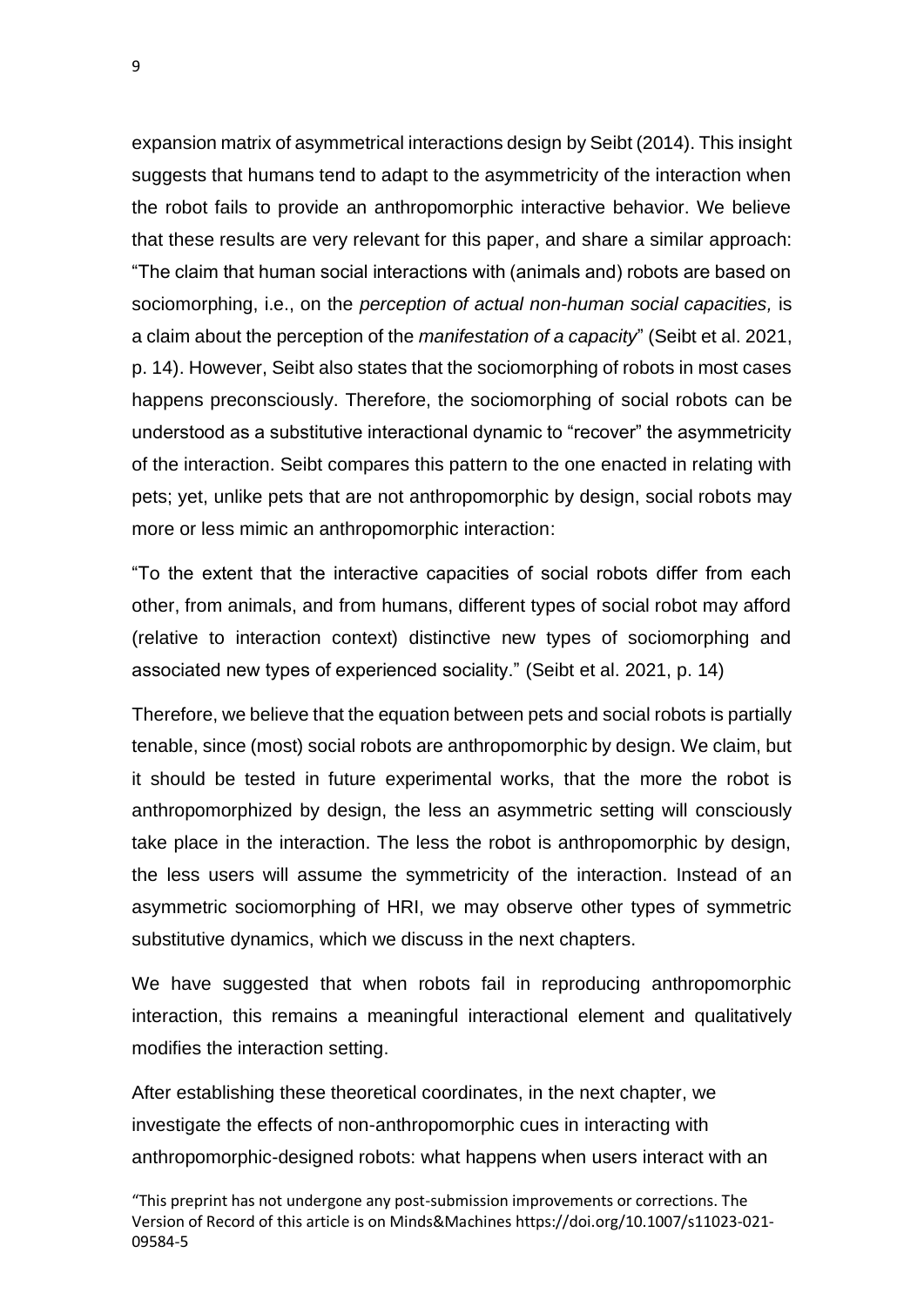anthropomorphic social robot with a non-humanlike coherence between verbal interactions and nonverbal cues? We show that this absence produces the emergence of an HRI-peculiar interactional dynamic that does not replicate a human-human one. Finally, we hypothesize on the consequences from the pragmatic point of view of the single interaction. Furthermore, we highlight the possible modification of the user's psycho-relational setting.

# **3. Interactional Consequences of Metacommunication Absence in Social Artifacts**

One of the axioms of interactionism, developed by the "Palo Alto school" (Ruesch & Bateson 1951), is the distinction between two fundamental aspects of human communication:

"Every communication has a content and a relationship aspect such that the latter classifies the former and is therefore a metacommunication." (Watzlawick et al. 2011, p. 51)

This theory, developed by Bateson (Ruesch & Bateson 1951), considers language as a set of "messages" and "commands". Metacommunication ("command") is an element present in every communicative act, verbal or otherwise, which informs the recipient on how the emitter perceives the relationship itself. Implicitly conveyed in all interactions, metacommunication allows the interaction participants to cooperatively define the structure and nature of the interaction. Metacommunication is generally defined as "communication about communication itself" and is conveyed through verbal and nonverbal cues. We will now define three fundamental concepts characterizing "metacommunication" inside the interactionist theory: the command level, the feedback circuit, and the systemic nature of communication.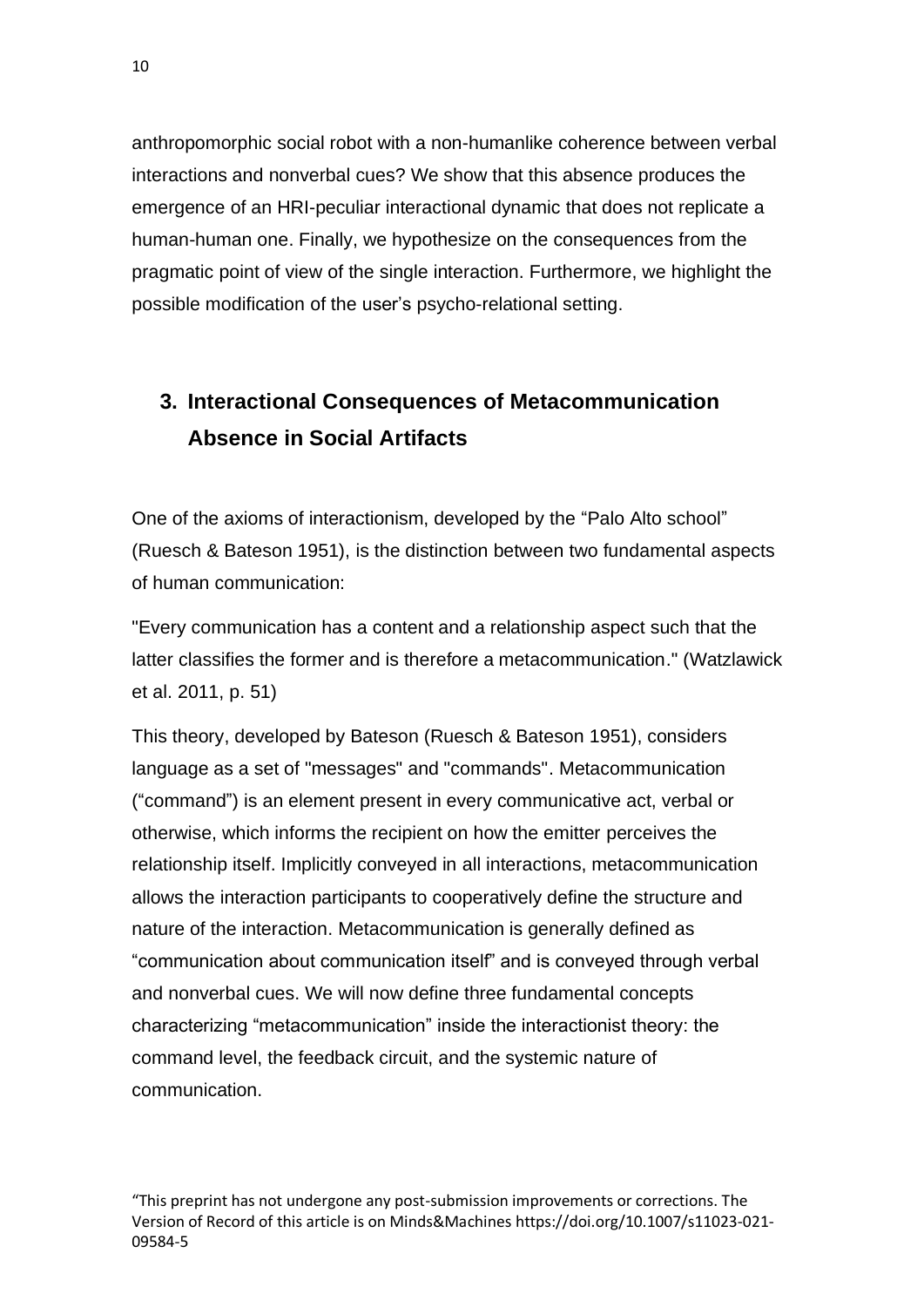The concept of "command level" summarizes our previous discussion, when we defined metacommunication as a second-level communication that codifies the relation between the participants. This level conveys an implicit content of the communication, not always directly related to the explicit content, that describes the relation between the participants. For example: someone says "glad to see you" while nervously tapping their fingers, rolling their eyes and with a flat, annoyed voice; all these nonverbal cues are implicitly denying the verbal act of greeting. This level, the one of metacommunication, is highly autonomous from the interaction semantic content (message): sentences that convey the same informative content may have extremely different metacommunicative meanings because of the tone used, the pauses, the facial expressions, gestures and the construction (or "punctuation") of the sentence (Watzlawick et al. 2011, p. 54).

Moreover, in interactionist theory, language is considered as a feedback circuit, where each metacommunicative element, thus on the command level, acquires meaning on the basis of the response (or "recognition") it receives from the other interacting individual, therefore retroactively. This means that the intentionality of conveying a specific metacommunicative content is not relevant because the recipient is the one who signifies this content<sup>2</sup>. The concept of feedback circuit is important in order to understand that, in an interaction, meanings are co-constructed by the participants: the metacommunicative content conveyed by X to Y will be reshaped in its meaning on the basis of Y's response, and vice versa. The importance of recognition is at the heart of many psychoanalytic theories, such as the "recognition theory" (Benjamin 2013, p. 12), and philosophical theories, from Hegel (1807) to Kojeve (1980) to Honneth (1996).

The third key concept is that interactions must be considered in their systemic nature: the effects of each interactional act (e.g. a precise facial expression)

<sup>&</sup>lt;sup>2</sup> Watzlawick (2011, pp. 187-229) writes about this point in a chapter summarizing "communication failures" due to communicative misunderstanding, involving a discussion on the role of metacommunication in humorous sentences.

<sup>&</sup>quot;This preprint has not undergone any post-submission improvements or corrections. The Version of Record of this article is on Minds&Machines https://doi.org/10.1007/s11023-021- 09584-5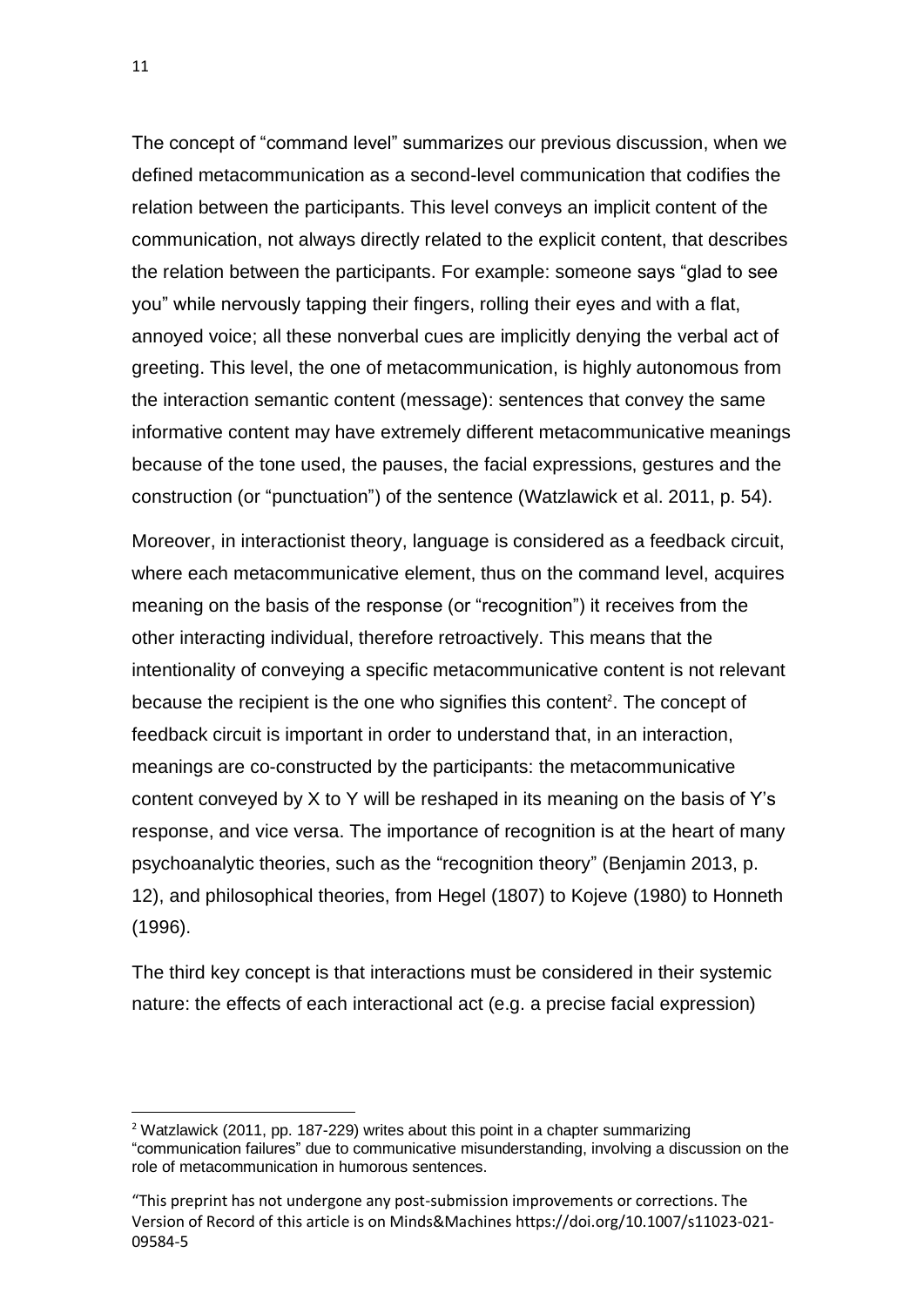change the balance of the entire system-relationship and, retrospectively, may change the meaning of past interactions.

So far, we have discussed the widely accepted assumption that humans largely adopt the same interactional settings of HHI when interacting with robots, including emotional attachment and the artifact inclusion within the subject's personal and intimate life aspects (Turkle et al. 2006a); these considerations fall within the concept of robots' anthropomorphism in HRI. We have also discussed Watzlawick's argument about the impossibility *not* to communicate, and the non-fictionality of social interactions in Seibt. We concluded that every action performed in an interaction is meaningful for the recipient of the communication, in the peculiar way of a feedback circuit. Therefore, we claim also that the expectation of metacommunication understanding is transferred from HHI to HRI, given a high level of robot anthropomorphism. This means that a human, when interacting with a robot, implicitly conveys a definition of the relationship that is taking place, from which she expects a response. However, the robot does not understand the metacommunicative level conveyed in the interaction. The understanding of an implicit, and often non-linguistically formalized, interactional element is something unthinkable even for the most modern systems. They might be able to recognize a single nonverbal cue, but they are not able to manage the complexity of the systemic nature of interactions. Nonetheless, when responding on the level of the explicit content (the message), the robot will also respond on the metacommunicative level (the command). Indeed, the inability of robots to communicate at that level is inexpressible. In this regard, we should reframe Watzlawick's axiom: humans cannot *not* interpret communication on the metacommunicative level. This clarification is necessary in order not to ontologically attribute intentionality to robots: here we are only concerned with the user's point of view of HRI, ascribing significance to the robot's behaviors and a metacommunicative level to its interactions.

In conclusion, any type of response the robot provides at the message level will also be interpreted on the metacommunicative one. We believe that this claim is widely supported by the literature on HRI, even if the role of the

<sup>&</sup>quot;This preprint has not undergone any post-submission improvements or corrections. The Version of Record of this article is on Minds&Machines https://doi.org/10.1007/s11023-021- 09584-5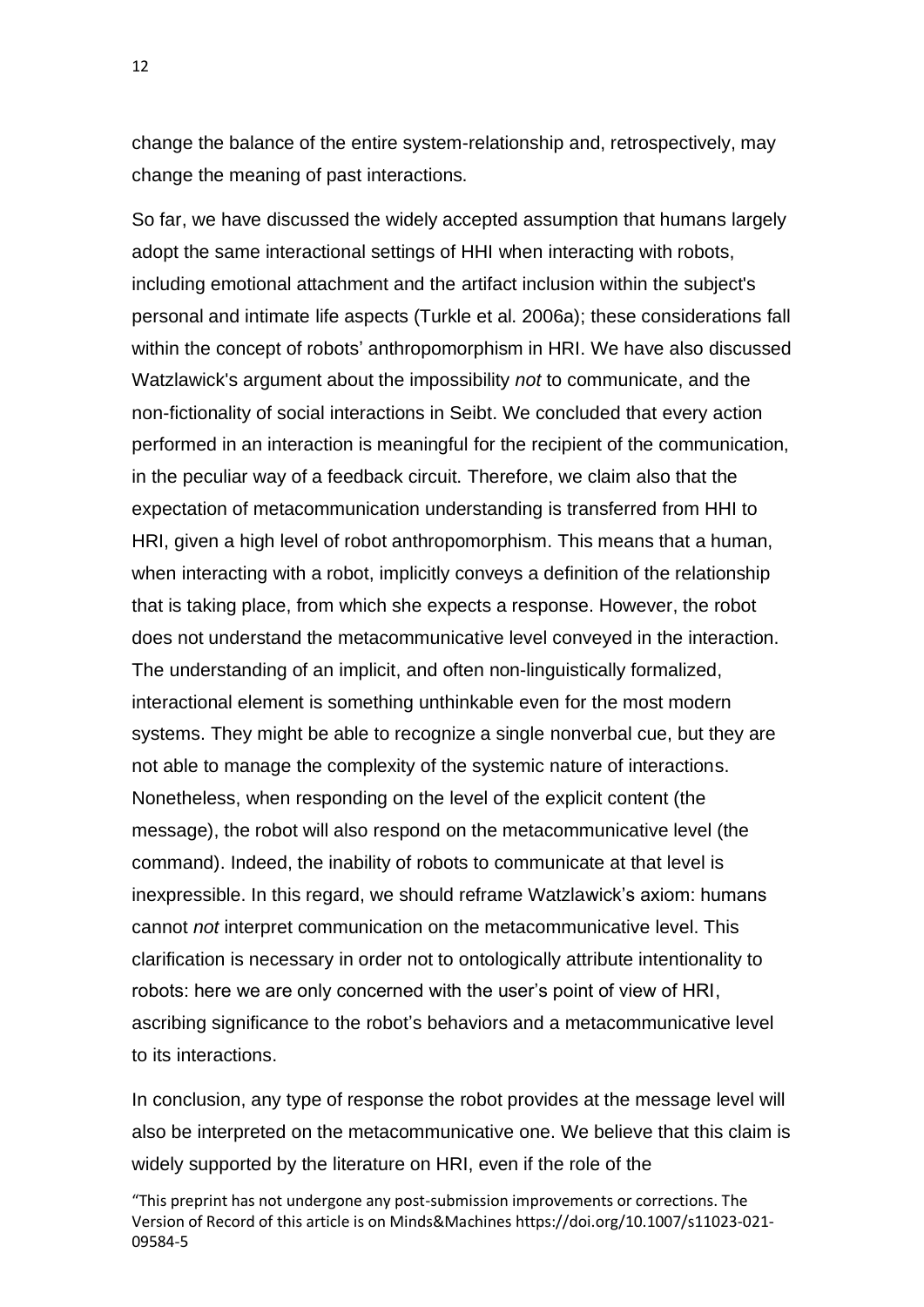metacommunicative level has never been explicitly tackled. The literature reports a multiplicity of different reactions (happiness, anxiety, disgust, annoyance) by subjects interacting with relational artifacts, apparently for nonexplicit reasons (Nomura et al. 2004, Turkle et al. 2006b). The discussion about seemingly unintentional cues (Mutlu et al. 2009) supports the case that humans attribute intentionality to nonverbal cues, such as eye movement. Other scholars (Dautenhahn et al. 2006; Mumm and Mutlu 2011; Walters et al. 2005) underline the importance of personal space invasion in HRI effectiveness; Syrdal et al. (2006) discuss users' comfort related to different directions of a robot's approaches. The current literature seems to consider each element (personal space, glance, approaching direction, velocity of movements, facial mimicry, etc.) separately, enquiring the effect on the interaction of one precise element. There is the assumption that we can simply put together all the elements providing a satisfactory interaction: eye contact, lateral approach (Dautenhahn et al. 2006), not violating personal space (Syrdal et al. 2007), use of the body, facial expressions, voice intonation (Briggs and Scheutz 2016), pauses in speech (Brinck and Balkenius 2020), and so forth. However, although a simple addition of effective interactional elements may work out for very simple interactive robots, when the interaction becomes complex, the systemic nature of interactionality shows up. This is the difference between nonverbal cues and metacommunication: every nonverbal cue conveys a precise metacommunicative level that acquires meaning only in relation to the other elements of the interactional system (Selvini-Palazzoli et al. 1988). For example, eye contact is widely considered to be one of the fundamental elements for a robot to establish significant social interactions (Scassellati 1998). However, eye contact is also considered a factor causing relational anxiety (Schneier et al. 2011). As human beings, we are able to understand whether a subject likes eye contact by a series of signals (the interlocutor looks away, moves sideways, stops communicating, etc.). We go one step further, supporting that the consistency between different communicative schemas is a crucial element for effective interaction. Therefore, in analyzing the effectiveness of a specific interactional behavior such as making eye contact,

<sup>&</sup>quot;This preprint has not undergone any post-submission improvements or corrections. The Version of Record of this article is on Minds&Machines https://doi.org/10.1007/s11023-021- 09584-5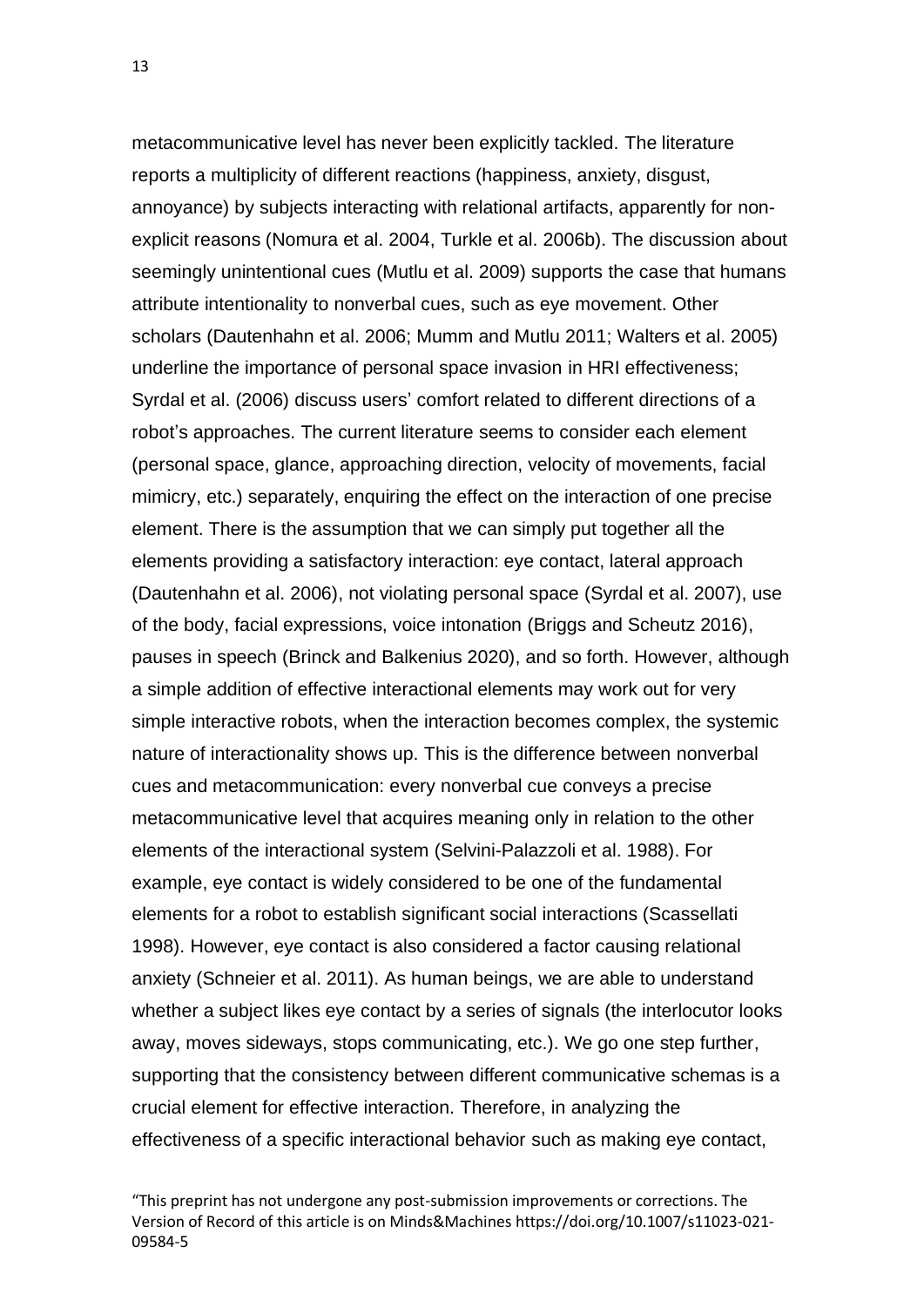we must be aware that in some cases it enhances the interaction effectiveness: for example, making eye contact when listening to a friend's emotions acquires the meaning of emotional closeness. In other cases, it can cause fear and anxiety: for example, a stranger staring without speaking. Moreover, the absence of an expected behavior, such as smiling when hugging a friend, is also meaningful, and changes the meaning of all the other elements of the interaction. On the level of a single interaction, the inconsistency between two or more communicative elements may produce unsatisfactory results or lead to a reframing of the meaning of the interaction. Since each element (verbal and nonverbal) acquires meaning only in relation to the others, metacommunication understanding is, therefore, a crucial element to provide consistent and satisfactory interactions. The contribution of our reflection is to underline the systemic nature of communication and nonverbal cues themselves: if analyzed alone, nonverbal cues are signifiers without a meaning. Only when we tackle the systemic nature of communication we can understand the role of nonverbal cues and produce effective communication between humans and robots.

In the next section, we discuss the psycho-relational effects of inconsistent metacommunication.

### **3.1 "Implicit Metacommunication Unidirectionality" and Relational Settings**

After discussing the effects of metacommunication absence on the effectiveness of interactions, we examine the type of interactional setting that may be produced because of this lack. It is obvious that the formation of a stable setting implies a multiplicity of interactions between the human and the robot. Therefore, what happens when a robot is engaged in a communicative level it cannot understand, but to which it nevertheless necessarily responds?

First, we define the element of recognition implied in metacommunication. A subject seeks two types of recognition in interactions: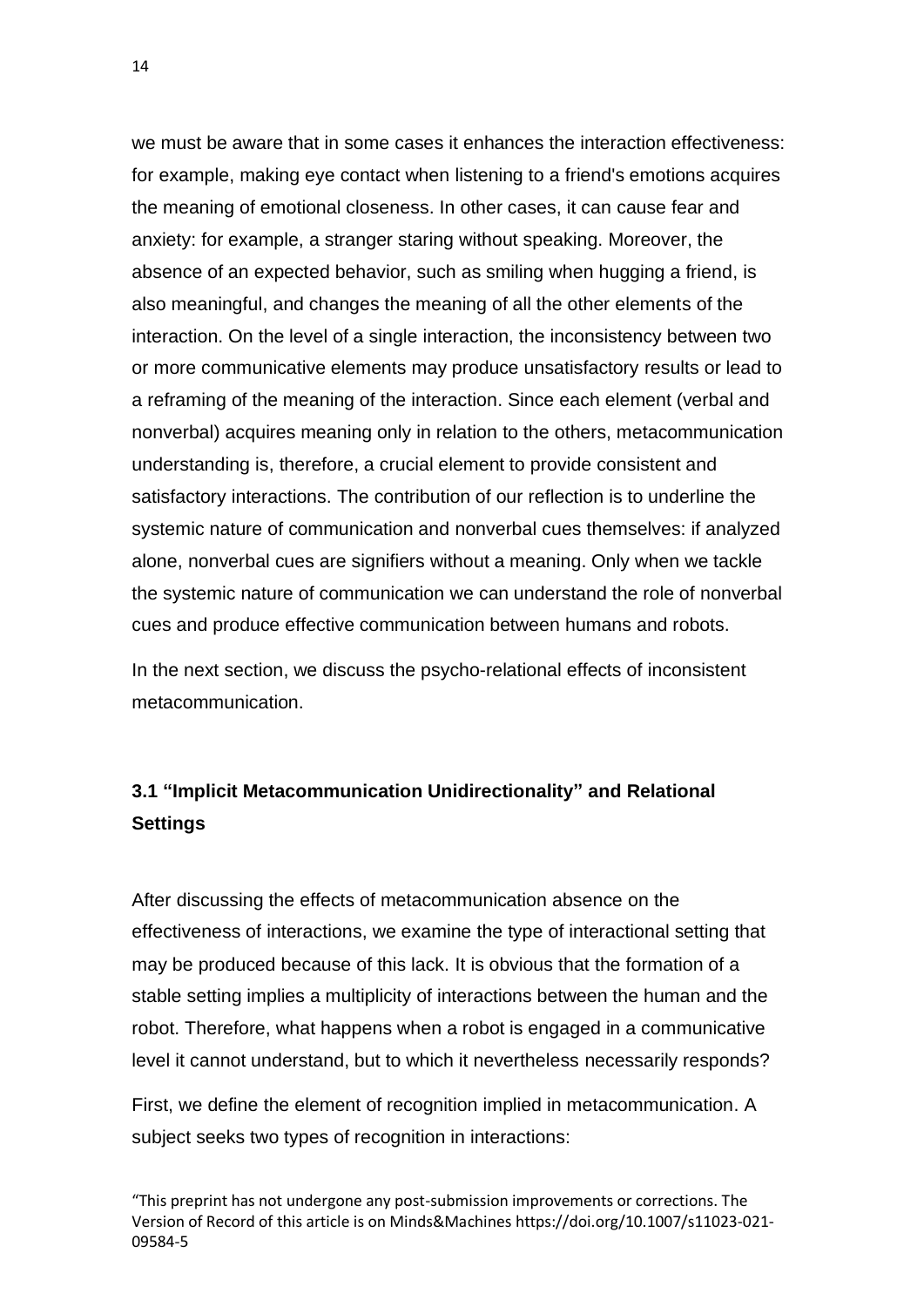- 1) The acknowledgment of one's own metacommunicative intentions from the other person (Watzlawick 2011). So, if I have a guest for dinner and it is getting late, I will start talking about how early I have to get up tomorrow, or yawn. If my place neighbor on a plane speaks too much, I will gradually reduce the length of my answers, ending with only "yes" or "no".
- 2) The second type of recognition that metacommunication conveys concerns the definition of oneself in the context of the interaction. In dyadic interactions, the self-definition also implies the definition of the other person interacting. For example, a man shouts "I am your father!" to a child: this sentence implicitly defines the relation between the two (you are my son, you have to obey me). The semantic meaning can be reduced to a description of the parental relationship; the metacommunicative meaning concerns the power relations between the two. Another example: A is romantically courting B. B says "What matters most in this chapter of my life is freedom, only me with myself". B, defining herself, is also defining the relation between the two. Therefore, in this case, metacommunication is the tool through which the two (or more) subjects define the roles and the relational mechanisms of the interaction.

The level of metacommunication is where the struggle to decide who will define the relationship takes place. The one whose definition of the relation prevails will be in the "one-up" position (master), the other in the "one-down" position, undergoing the relation definition. In functional relations, the interaction participants interchange the one-up position (Selvini-Palazzoli & Boscolo 1994, Watzlawick 2011).

In HHI, when a subject "X" conveys a metacommunicative definition of the relation to "Y", there are three possible answers. When Y answers, she responds to X's definition by confirming it, denying it, or disconfirming it. For example: Y says something that offends X. Then, X looks away and stares into space with a sad expression. Note that the fact that X is offended by the words of Y is not verbalized: X uses nonverbal communication (mimicry, body posture, gazing into space) to express the disappointment with regard to Y's behavior. Here the metacommunicative struggle is about the definition of Y's behavior as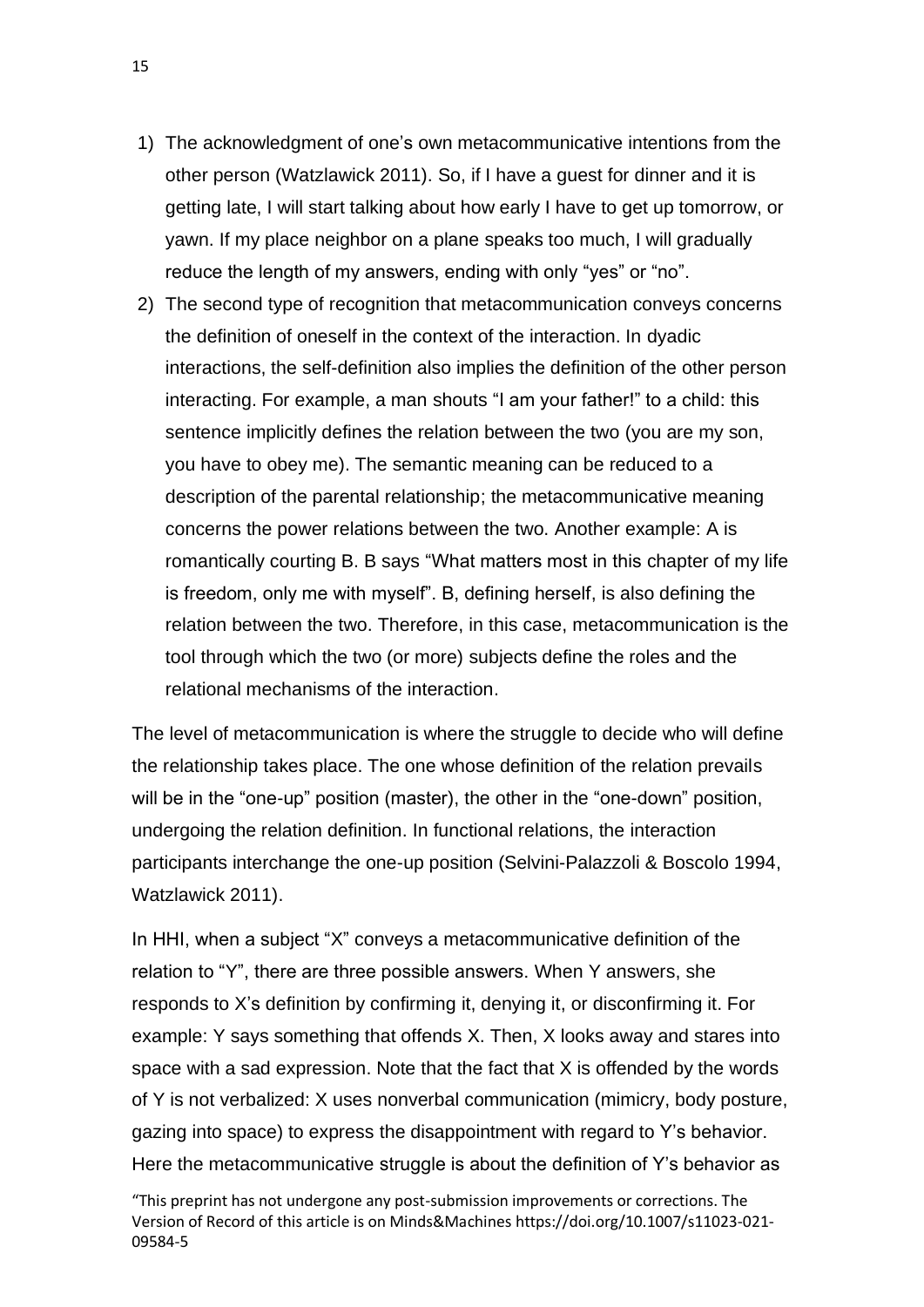unacceptable and offending. Y may use one of three metacommunicative patterns to respond, which we summarize here<sup>3</sup>:

1) "Sorry, I misbehaved" (Y accepts that her behavior was wrong/unacceptable in the context of this relation).

2) "I don't care, if you don't like the way I behave you can stay far from me." (Y vindicates her behavior).

3) "You are working too hard; you look very stressed" (Y deviates X's request for recognition, warping the metacommunicative channel).

Human relations rely on the presumption that implicit metacommunicative content is understood correctly by the recipient, who is supposed to respond consistently. Moreover, because of the systemic nature of interactions, every interactional element retroactively shapes the meaning of past interactions.

The robot's lack of understanding of human metacommunicative definitions produces the inability to manage the user's relational expectations, at least for currently implemented robots. We will define this situation as "implicit metacommunication unidirectionality". Unidirectionality is implicit because, on the pragmatic level of interaction, the assumption of metacommunication bidirectionality is anyhow acting, and the robot response has, in any case, an effect on the metacommunication level. This contradiction between the structure of communication and the impossibility of a robotic metacommunication will end up in a relational inconsistency. It may produce one of the following results:

1) In the case of a total and continuous confirmation, a fixed complementary relation may be produced (Watzlawick et al. 2011), with the user in a sort of relational omnipotence. Complementary settings imply that only one subject is supposed to define the relation (one-up), while the other passively accepts (one-down).

<sup>&</sup>lt;sup>3</sup> This paper is not a theoretical discussion of applications of systemic interactionism. Better examples can be found in Watzlawick (2011) and Selvini-Palazzoli (1994).

<sup>&</sup>quot;This preprint has not undergone any post-submission improvements or corrections. The Version of Record of this article is on Minds&Machines https://doi.org/10.1007/s11023-021- 09584-5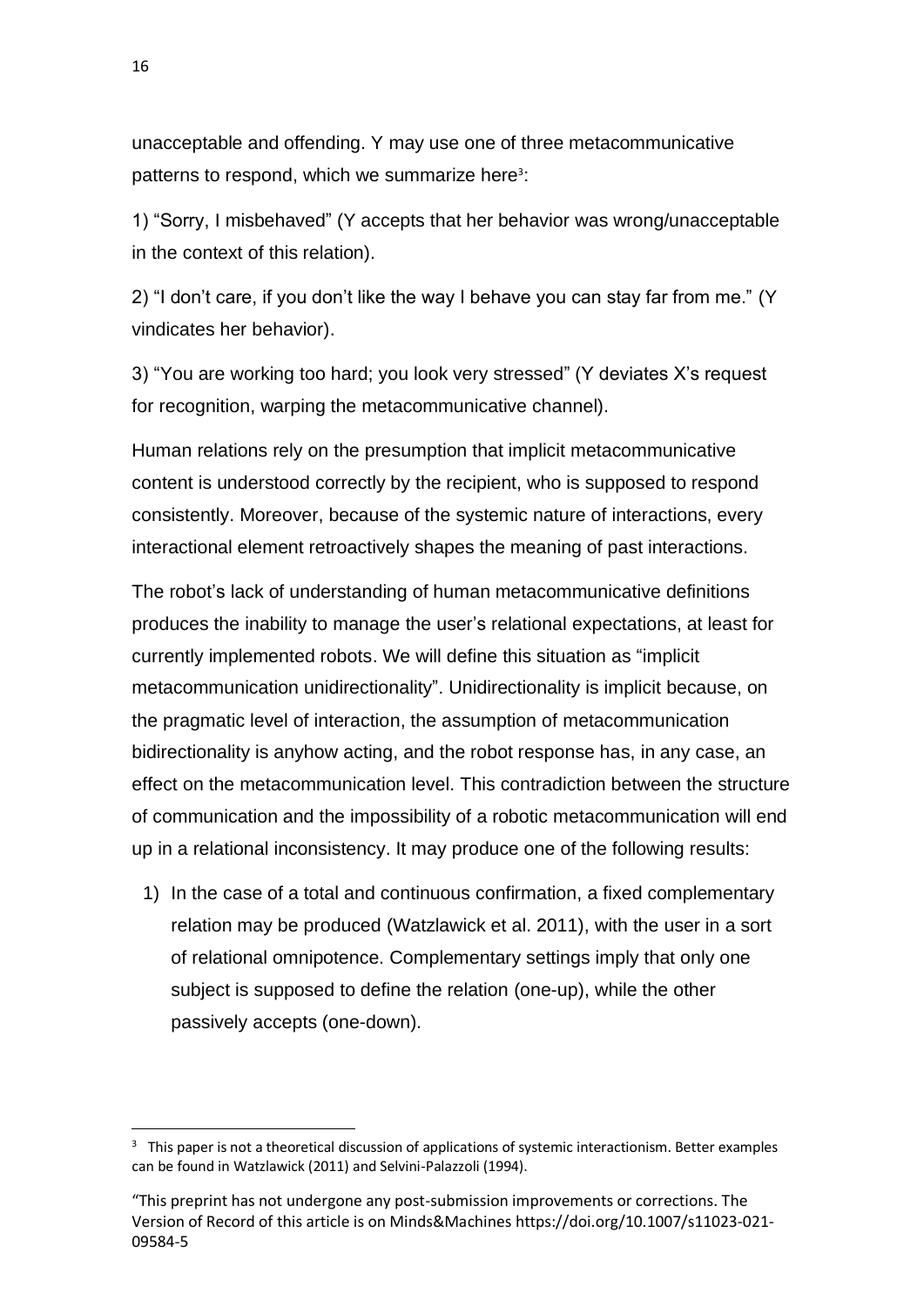- 2) In the case of a continuous denial (that is, refusing the metacommunicative level), the relationship will have a symmetric escalation<sup>4</sup> (Selvini-Palazzoli & Boscolo 1994) that will probably result in termination of the interaction. The case of denial should not be understood as an explicit and verbal one, where the robot linguistically states its refusal of a certain type of interaction. To clarify what type of metacommunicative denial we are discussing, consider the following example: a human approaches a robot and extends her arm to shake hands. The robot does not understand the scope of this gesture and remains still. This interactional event counts as a case of denial. The refusal of shaking somebody's hand, in human interactions, may be translated as "we are not friends at all, to such an extent that I do not even respect formalities".
- 3) In the case of multiple disconfirmations, typically a psychotic setting will be produced, as shown by the work of Palazzoli and other systemic psychologists (Ingamells 1993). In this third case, it is hard to forecast what type of interactional pattern may be produced. It is peculiar of familiar interactions or, otherwise, relations where there is a deep emotional and existential bond, like in love relationships (Selvini-Palazzoli et al. 1988). Disconfirmation is produced when there is significant inconsistency between X metacommunicative claim and Y response, as explained above. To quote Watzlawick (2011, p. 86): "Disconfirmation, as we find it in pathological communication, is no longer concerned with the truth or falsity – if there be such criteria – of P's definition of himself, but rather negates the reality of P as the source of such a definition. In other words, while rejection amounts to the message 'You are wrong', disconfirmation says in effect 'You do not exist'."

We believe that only in the case of frequent and extended HRI may disconfirming situations be produced. In sporadic HRI, this inconsistency on the metacommunicative level may simply create a strong sense of incongruence in

 $4$  A situation where none of the participants to the interaction accepts definitions given by others.

<sup>&</sup>quot;This preprint has not undergone any post-submission improvements or corrections. The Version of Record of this article is on Minds&Machines https://doi.org/10.1007/s11023-021- 09584-5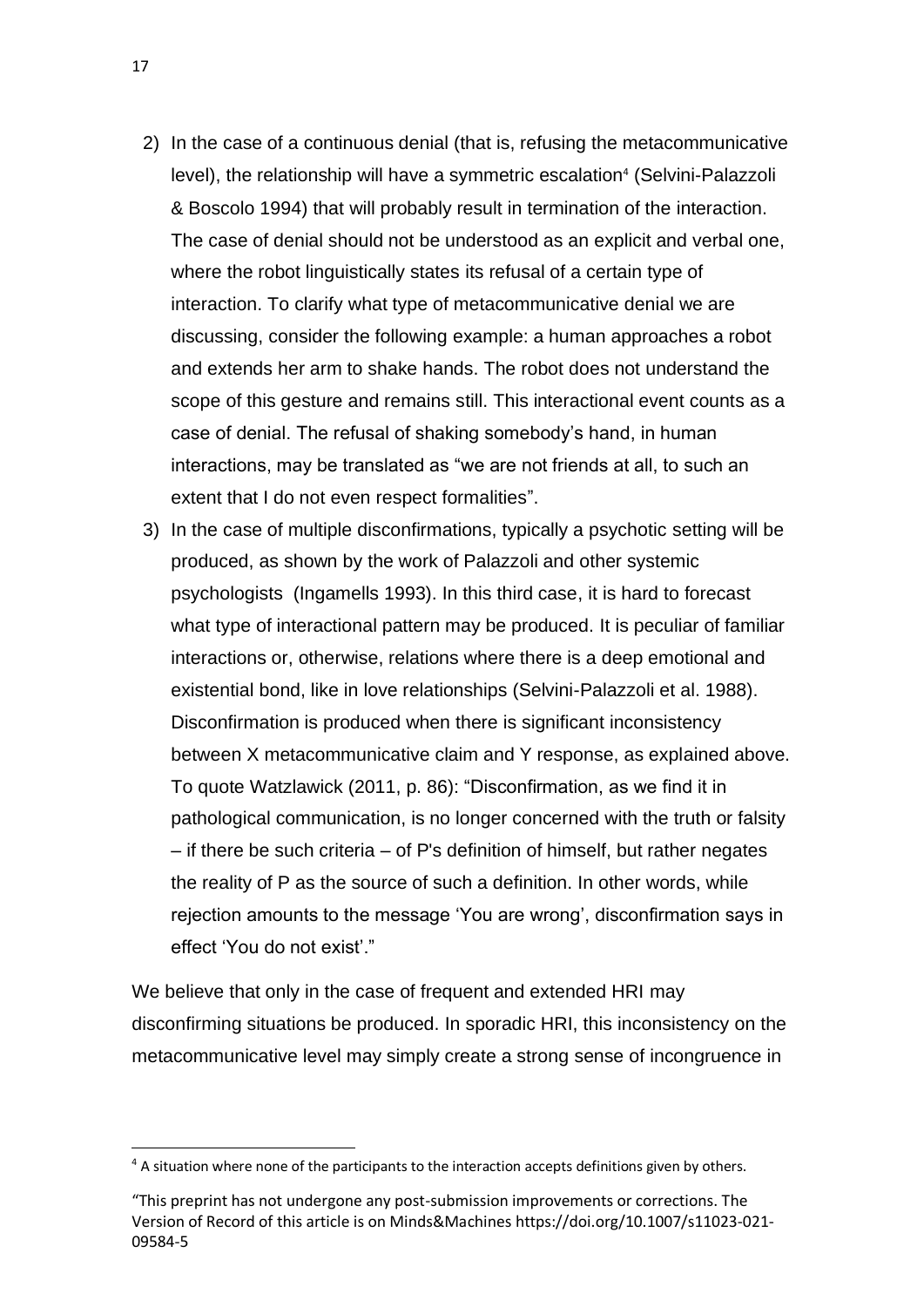the robot's behavior, perhaps producing an uncanny sensation as suggested in Kätsyri et al. (2015).

It is our conclusion that metacommunicative content is a crucial part of an interaction, and the robot's impossibility to understand and manage this level has relevant consequences. The implication we have highlighted so far is the possibility that an HRI becomes stressful and not satisfactory for the user.

### **4. Psycho-Relational Implications of Inconsistent Metacommunication in HRI**

The robot's metacommunicative inconsistency does not produce issues only at the level of human-robot interactions. The third dimension that we promised to analyze is still missing, namely the effects that multiple human-robot interactions produce in the user's relational setting. If, as previously assumed, we can consider the influences of HHI and HRI as mutual at least to some extent, we must consider that human-robot interactions may modify the user's psychological-relational structure. For the scope of this paper, we will focus only on the case of a constant confirmation by the robot. Refusal will supposedly simply end the interaction (as stated above), and disconfirmation implies a deep existential bond that is hard to imagine for current HRI.

In this latter part of our discussion, we apply the relational theory, or *recognition theory*, developed by Benjamin to HRI implications for the user's psychorelational setting. This approach reformulates the previous consideration from the point of view of individual psychology, going beyond the interactional analysis. While the interactionist theory only provided a framework for relational issues, Benjamin's thought also offers a framework to understand the risks produced by HRI for the subject's psychological setting and, therefore, the possible transfer of dysfunctional patterns to HHI.

In the *recognition theory,* mutual intersubjective recognition is at the core of the subject's psychic structure: a balanced structure of the self is possible only in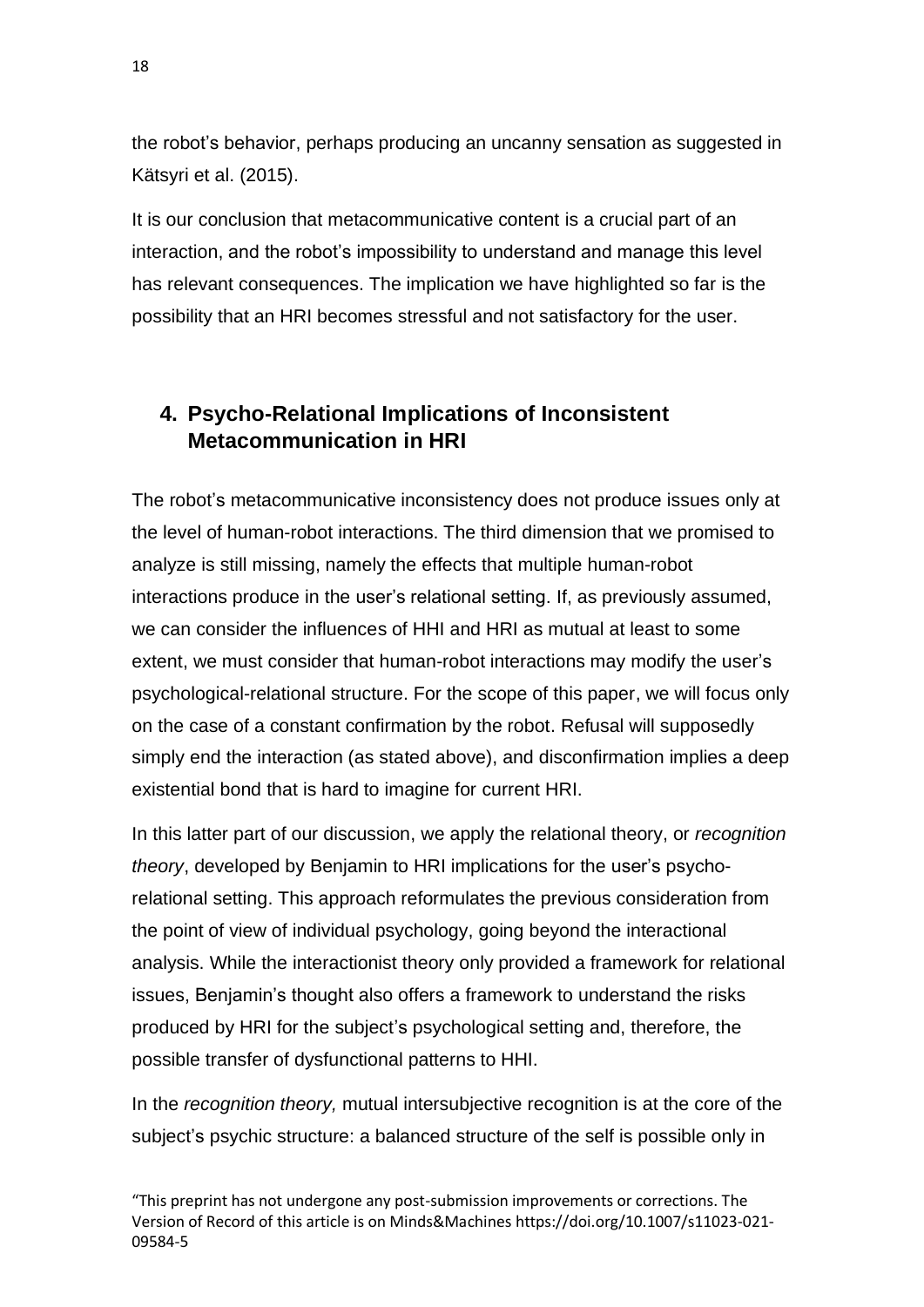the context of mutual recognition (Benjamin 2017). For example, in the dyadic relationship between mother and child, there is a tension between the will to assert one's own subjectivity (the principle of omnipotence) and the subject's need of performing significant actions, only possible if another subject recognizes their significance (Benjamin 2017). As in Watzlawick, meaningfulness is intersubjective and retroactive; actions acquire meaning only if somebody else recognizes it.

The subject psychic balance, between these two contradictory instances of omnipotence and need for recognition, is a "tension" always stretched between the two poles. This process *must* remain dynamic in order to avoid fixation of relation in "doer and done-to", namely the omnipotent subject and the passive one (Henry 2018). The same concept in Watzlawick is defined as "complementary interaction".

This delicate balance is put in crisis if one of the two sides takes over. In the case of constant confirmation, the principle of omnipotence overpowers the recognition of the other's subjectivity. Benjamin (2013, p. 35) reports on excessive confirmation towards a child: "The parents co-opt all the child's intentions by agreement, pushing him back into an illusory oneness where he has no agency of his own."

Therefore, a constant confirmation confines the subject within a bubble of omnipotence of which the result is "emptiness, isolation" (Benjamin 2013). In fact, the omnipotent subject, not recognizing anyone else as a relational partner with subjective status, in the end cannot assess and realize their own subjectivity. In HRI, users might experience a constant confirmation on the metacommunicative level, considering themselves omnipotent in defining the relational space. On the contrary, a healthy relationship presupposes that:

"The recognition process occurs when the subject and the other [...] are conceived as always mutable mirror reflecting the interlocutor, so that this reflection is neither mimetic nor annihilating of the parts at play, but rather allows a continuous and permanently interchange of polarity, not fixed in an oppositional (doer/done-to) form." [translation is mine] (Henry 2018)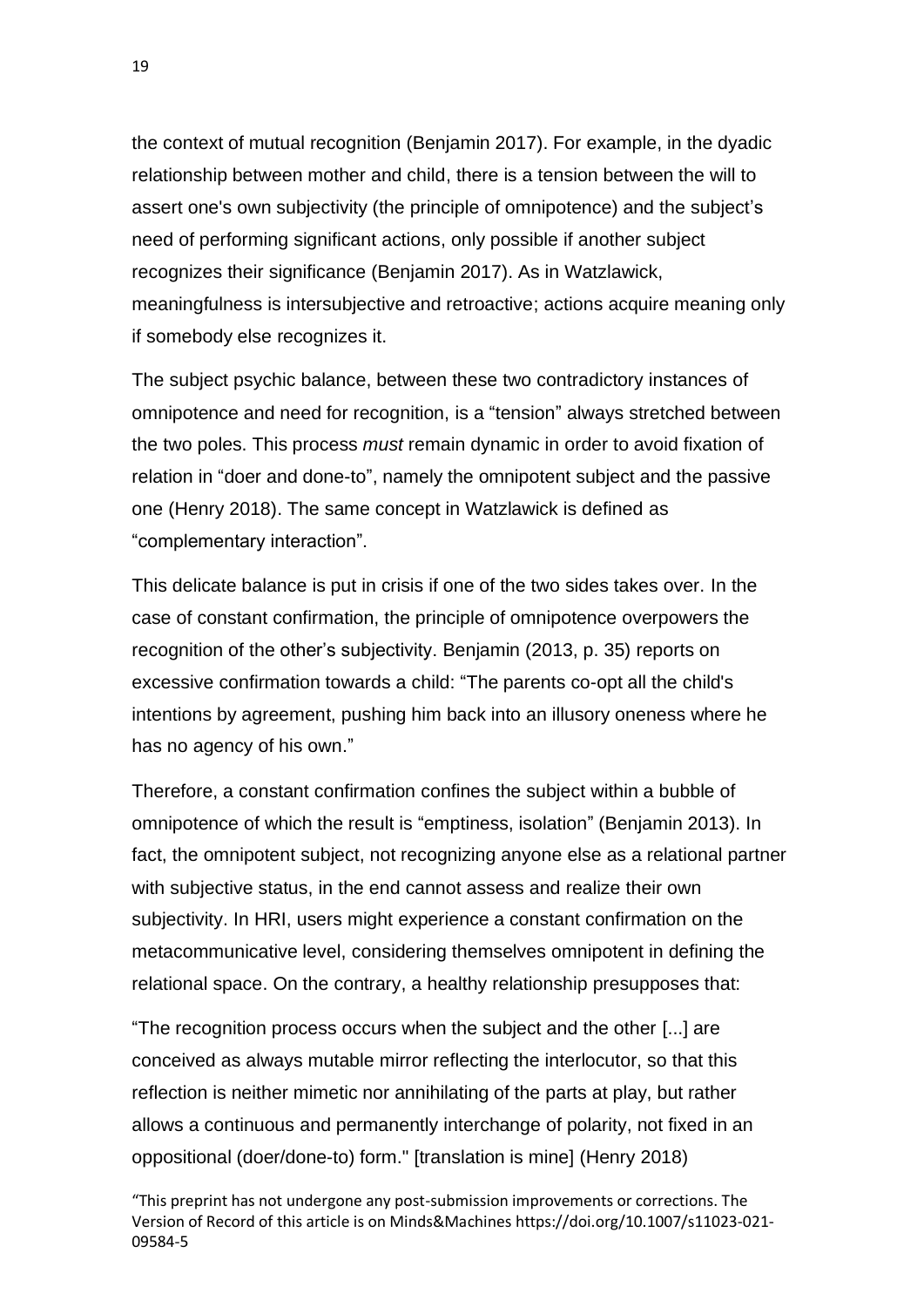Therefore, communication asymmetry must remain dynamic to avoid fixation: a split of the relational roles in a dysfunctional and oppositional form (Benjamin 2013). The functional relationship is not the one avoiding any form of complementarity, but the one where complementary roles (doer/done-to) are dynamic and not fixed. In interactionist terms, in functional relationships, the role of relation-definer (one-up) is interchangeable between the interaction participants. Human-robot interactions seem to be characterized by a fixed complementarity because of the robot's lack of metacommunication abilities that prevents, in a relationship, this dynamic interchangeability and mutual recognition. As a result, the user could be locked up inside a hallucinatory world and, over time, change their relational expectations in HHI (Bisconti & Nardi 2018).

How to set up, both theoretically and practically, a relational model that avoids complementary fixations in HRI must be investigated. HRI should not set up dysfunctional relationships. The asymmetricity of the human-robot relationship, namely the robot's inability to produce coherence between communication and metacommunication, must be assumed and tackled in the design phase in order to remedy the interactional imbalance that we have made clear in this paper.

### **5. Conclusions**

We have suggested giving serious consideration to human-robot interactional elements that do not resemble a humanlike interaction. We have shown how non-anthropomorphic interactional elements qualitatively modify HRI. We should consider interactions as systems, where each element (including the absence of one) influences the entire interactive ecosystem. We have underlined the importance of understanding the effects, at a systemic-relational level, of the absence of a specific element: how does the relationship change? We have analyzed an example of a non-replicable interactional element: the metacommunication understanding of verbal and nonverbal cues. We have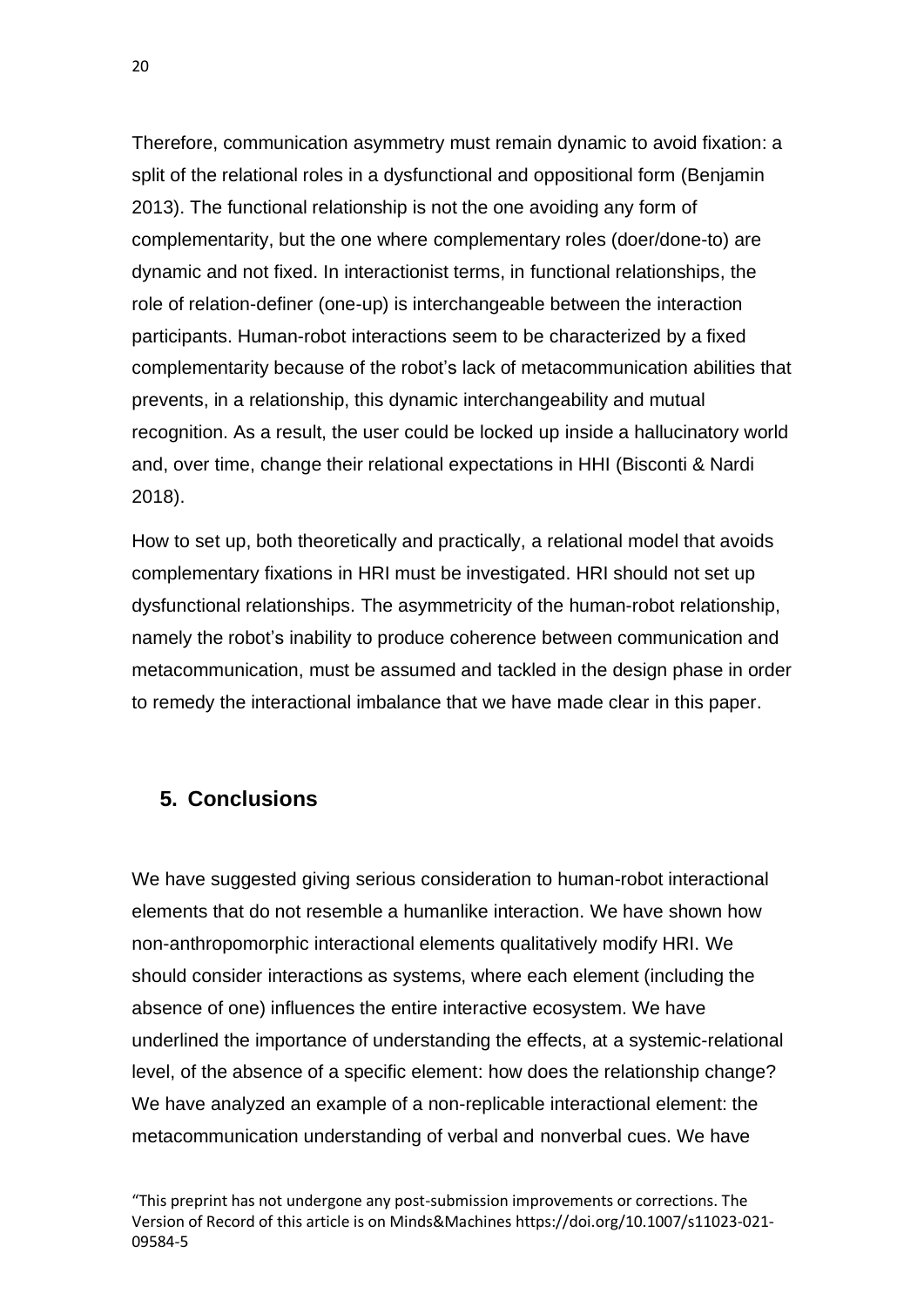shown how this absence qualitatively modifies HRI. The user's metacommunicative content receives a response from the robot, albeit involuntary and incoherent, and produces a relational modification. This may cause pathological interactional settings, or it can quickly end the interaction. Specifically, continuous confirmation by the robot can enact a highly complementary relational setting. Within the theoretical framework of *recognition theory*, we have argued that complementary HRI interactions may impact the user's psycho-relational setting: the human-robot relations may produce a fixation of the doer/done-to roles, resulting in a decrease of relational abilities.

In the introduction, we presented three problems that we can now partially answer:

1) Are there interactional characteristics typical of HHI that *cannot* be replicated in HRI?

One example we gave of an HHI interactional characteristic that cannot be replicated in HRI is metacommunication understanding: namely a coherent and consistent use of verbal and nonverbal cues, also in light of the relational bargaining of roles.

2) What substitutive (and original) interactional dynamics are established in HRI?

A peculiar dynamic that may be established in HRI is a fixed complementary interaction.

3) Can these HRI-peculiar interactional dynamics be transferred and enacted in HHI?

We gave only a partial answer to this question: this HRI-peculiar interactional setting may impact the user's psycho-relational setting, producing a worsening of relational abilities and an omnipotent subjective structure. These possible effects on the psychological organization of users depend both on the design of social robots, as this paper has pointed out, and the technological literacy of users. Arguably, a significant marketing of social robots will produce the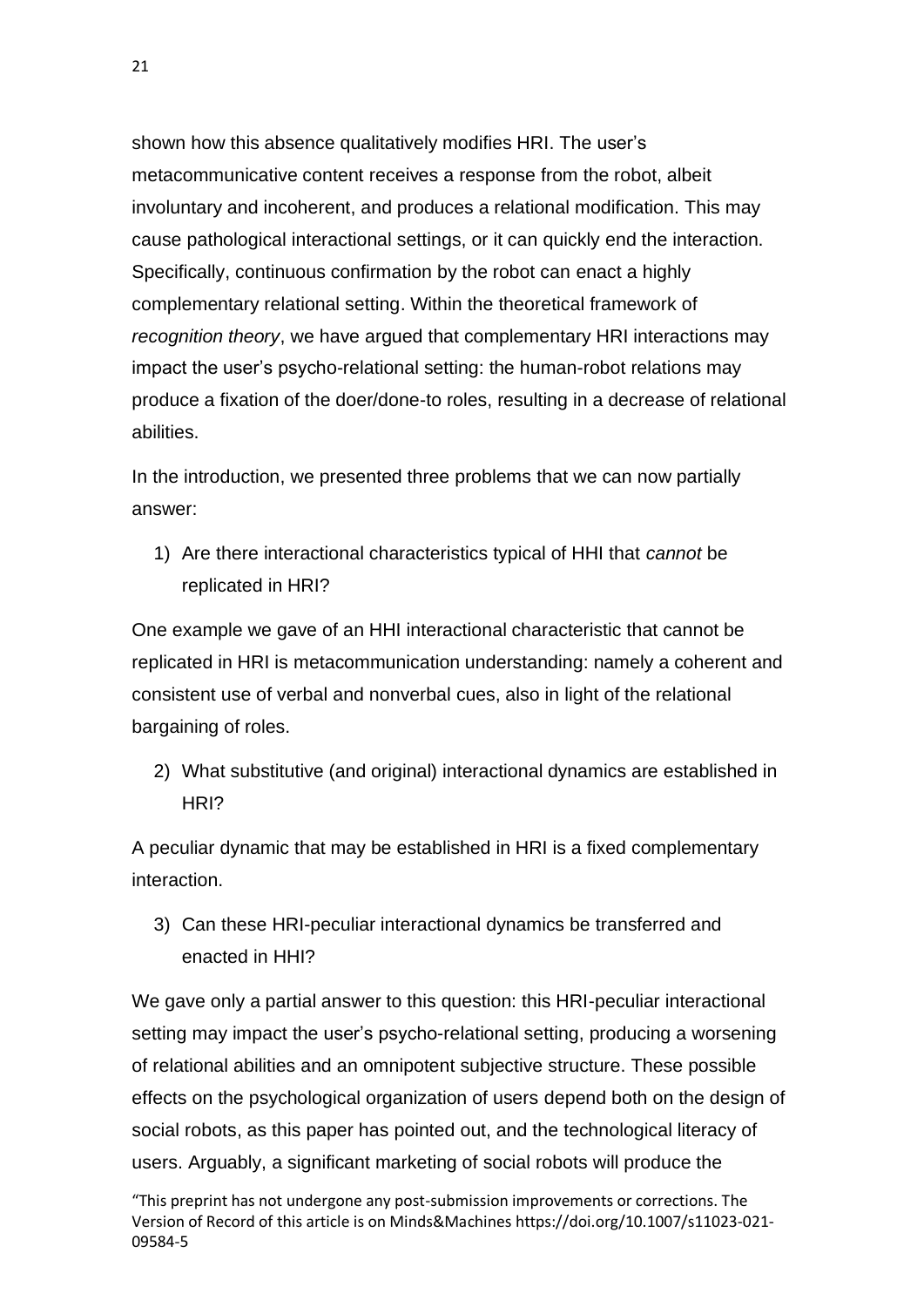adaption of the human social context to new interactional and pragmatic practices, reducing the negative implications thanks to a socio-technical reorganization of the social sphere. Meanwhile, especially in the first steps of social robotics mainly involving users with low social opportunities such as elders and children with autism spectrum disorder, the possibility of an unwanted psychological impact should be assessed and addressed carefully.

### **References**

- 1) Baker, A. L., Phillips, E. K., Ullman, D., & Keebler, J. R. (2018). Toward an understanding of trust repair in human-robot interaction: Current research and future directions. *ACM Transactions on Interactive Intelligent Systems (TiiS)*, *8*(4), 1-30
- 2) Bartneck, C., Belpaeme, T., Eyssel, F., Kanda, T., Keijsers, M., & Šabanović, S. (2020). Human-robot interaction: An introduction. Cambridge University Press
- 3) Benjamin, J. (2013). *The Bonds of Love: Psychoanalysis, Feminism, and the Problem of Domination*. Pantheon
- 4) Benjamin, J. (2017). *Beyond doer and done to: Recognition theory, intersubjectivity and the third*. Routledge. https://doi.org/10.4324/9781315437699
- 5) Bisconti Lucidi, P., & Nardi, D. (2018, December). Companion robots: the hallucinatory danger of human-robot interactions. *In Proceedings of the 2018 AAAI/ACM Conference on AI, Ethics, and Society* (pp. 17-22). https://doi.org/10.1145/3278721.3278741
- *6)* Briggs, G., & Scheutz, M. (2016, September). The pragmatic social robot: Toward socially-sensitive utterance generation in human-robot interactions. In 2016 *AAAI Fall Symposium Series*
- 7) Brinck, I., & Balkenius, C. (2018). Mutual recognition in human-robot interaction: A deflationary account. *Philosophy & Technology*, 1-18. https://doi.org/10.1007/s13347-018-0339-x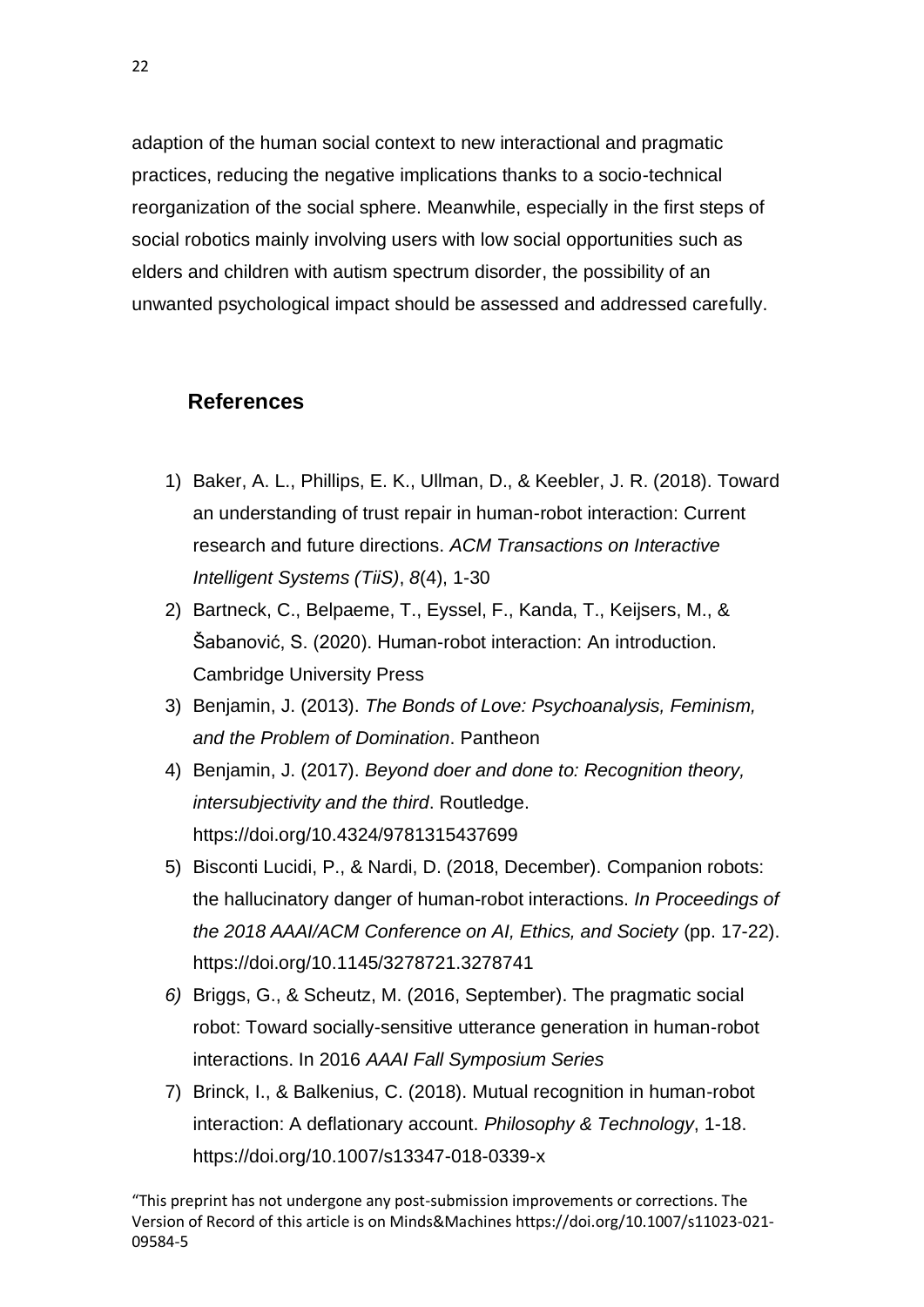- 8) Dautenhahn, K., Walters, M., Woods, S., Koay, K. L., Nehaniv, C. L., Sisbot, A., Alami, R., & Siméon, T. (2006). How may I serve you? A Robot Companion Approaching a Seated Person in a Helping Context. *Proceeding of the 1st ACM SIGCHI/SIGART Conference on Human-Robot Interaction - HRI '06*, *April 2005*, 172. https://doi.org/10.1145/1121241.1121272
- 9) Duffy, B. R. (2003). Anthropomorphism and the social robot. *Robotics and autonomous systems*, 42(3-4), 177-190. [https://doi.org/10.1016/S0921-8890\(02\)00374-3](https://doi.org/10.1016/S0921-8890(02)00374-3)
- 10)Erden, M.S. Emotional Postures for the Humanoid-Robot Nao. *Int J of Soc Robotics* 5, 441–456 (2013). https://doi.org/10.1007/s12369-013- 0200-4
- *11)*Hegel, G. W. F., & Inwood, M. (2018). *Hegel: The Phenomenology of Spirit*. Oxford University Press
- 12)Henry, B. (2018) Voluntary submission as a dark side of adaptive preference. The contribution of relational psychoanalysis to Political Philosophy. *Soft Power 09* , 99.
- 13)Honneth, A. (1996). The struggle for recognition: The moral grammar of social conflicts. Mit Press
- 14)Ingamells, D. (1993). Systemic Approaches to Psychosis; Part II— Systemic Psychotherapy. *Australian and New Zealand Journal of Family Therapy*, 14(2), 85-96. [https://doi.org/10.1002/j.1467-](https://doi.org/10.1002/j.1467-8438.1993.tb00946.x) [8438.1993.tb00946.x](https://doi.org/10.1002/j.1467-8438.1993.tb00946.x)
- 15)Ivaldi, S., Lefort, S., Peters, J. et al. (2017). Towards Engagement Models that Consider Individual Factors in HRI: On the Relation of Extroversion and Negative Attitude Towards Robots to Gaze and Speech During a Human–Robot Assembly Task. *Int J of Soc Robotics* 9, 63–86. https://doi.org/10.1007/s12369-016-0357-8
- 16)Jung, B., Kopp, S. (2003). FlurMax: An Interactive Virtual Agent for Entertaining Visitors in a Hallway. In: Rist, T., Aylett, R.S., Ballin, D., Rickel, J. (eds.) *IVA 2003. LNCS (LNAI)*, vol. 2792, pp. 23–26. Springer, Heidelberg. [https://doi.org/10.1007/978-3-540-39396-2\\_5](https://doi.org/10.1007/978-3-540-39396-2_5)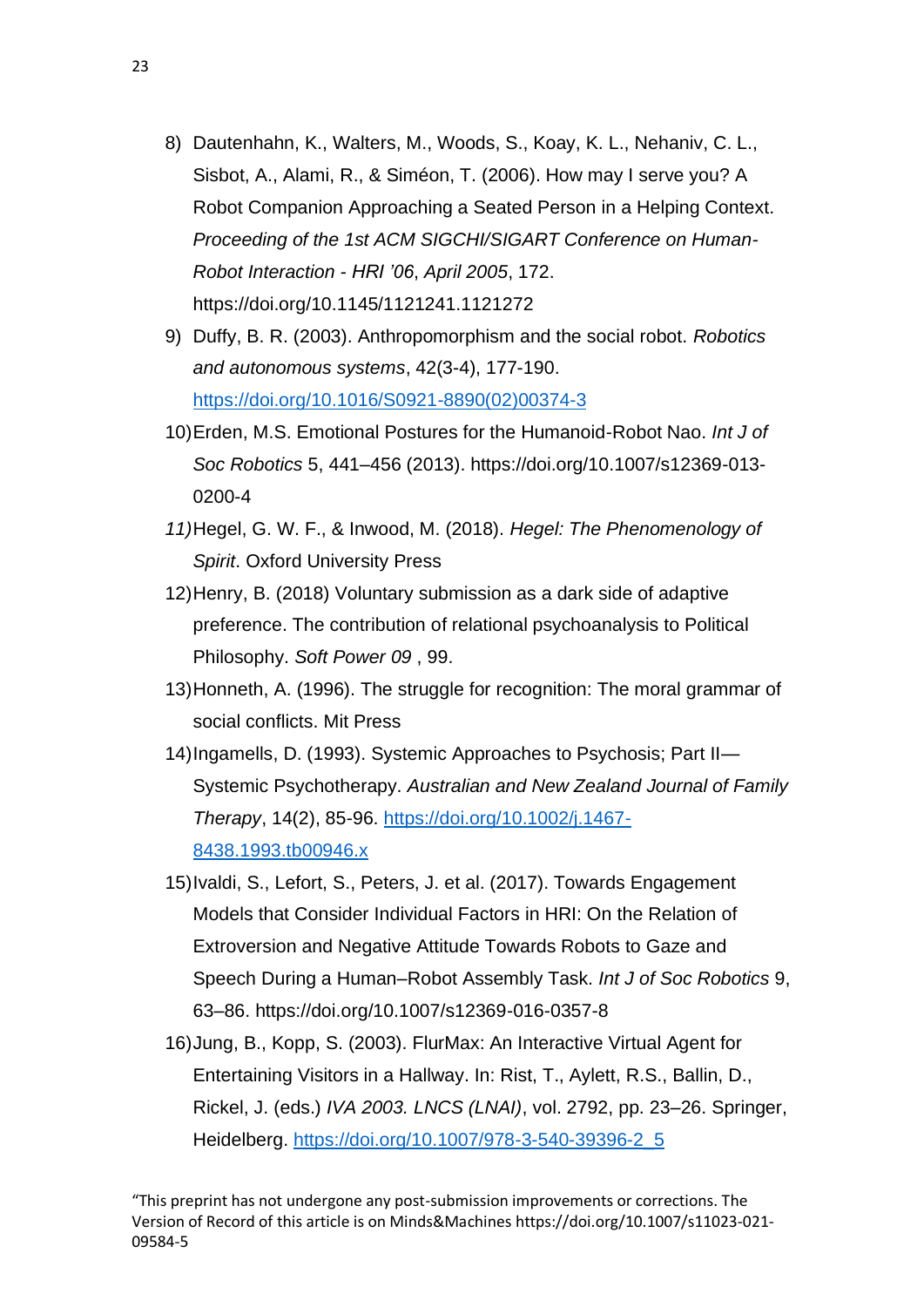- 17)Kätsyri, J., Förger, K., Mäkäräinen, M., & Takala, T. (2015). A review of empirical evidence on different uncanny valley hypotheses: support for perceptual mismatch as one road to the valley of eeriness. Frontiers in psychology, 6, 390
- 18)Kiesler, S., Powers, A., Fussell, S. R., & Torrey, C. (2008). Anthropomorphic interactions with a robot and robot–like agent. Social Cognition, 26(2), 169-181 https://doi.org/10.1521/soco.2008.26.2.169
- 19)Kojève, A. (1980). *Introduction to the Reading of Hegel*. Cornell University Press.
- 20)Konok, V., Korcsok, B., Miklósi, Á., & Gácsi, M. (2018). Should we love robots?–The most liked qualities of companion dogs and how they can be implemented in social robots. Computers in Human Behavior, 80, 132-142. https://doi.org/10.1016/j.chb.2017.11.002
- 21)Kramer, N. C., Eimler, S., von der Pütten, A., & Payr, S. (2011). Theory of companions: what can theoretical models contribute to applications and understanding of human-robot interaction?. *Applied Artificial Intelligence*, 25(6), 474-502.

https://doi.org/10.1080/08839514.2011.587153

- 22)Krämer, N. C., von der Pütten, A., & Eimler, S. (2012). Human-agent and human-robot interaction theory: Similarities to and differences from human-human interaction. In *Human-computer interaction: The agency perspectiv*e (pp. 215-240). Springer, Berlin, Heidelberg. https://doi.org/10.1007/978-3-642-25691-2\_9
- 23)Luria, M., Reig, S., Tan, X. Z., Steinfeld, A., Forlizzi, J., & Zimmerman, J. (2019, June). Re-Embodiment and Co-Embodiment: Exploration of social presence for robots and conversational agents. In *Proceedings of the 2019 on Designing Interactive Systems Conference* (pp. 633-644). ACM. https://doi.org/10.1145/3322276.3322340
- 24)Mumm, J., & Mutlu, B. (2011). Human-robot proxemics: Physical and psychological distancing in human-robot interaction. *HRI 2011 - Proceedings of the 6th ACM/IEEE International Conference on Human-*

<sup>&</sup>quot;This preprint has not undergone any post-submission improvements or corrections. The Version of Record of this article is on Minds&Machines https://doi.org/10.1007/s11023-021- 09584-5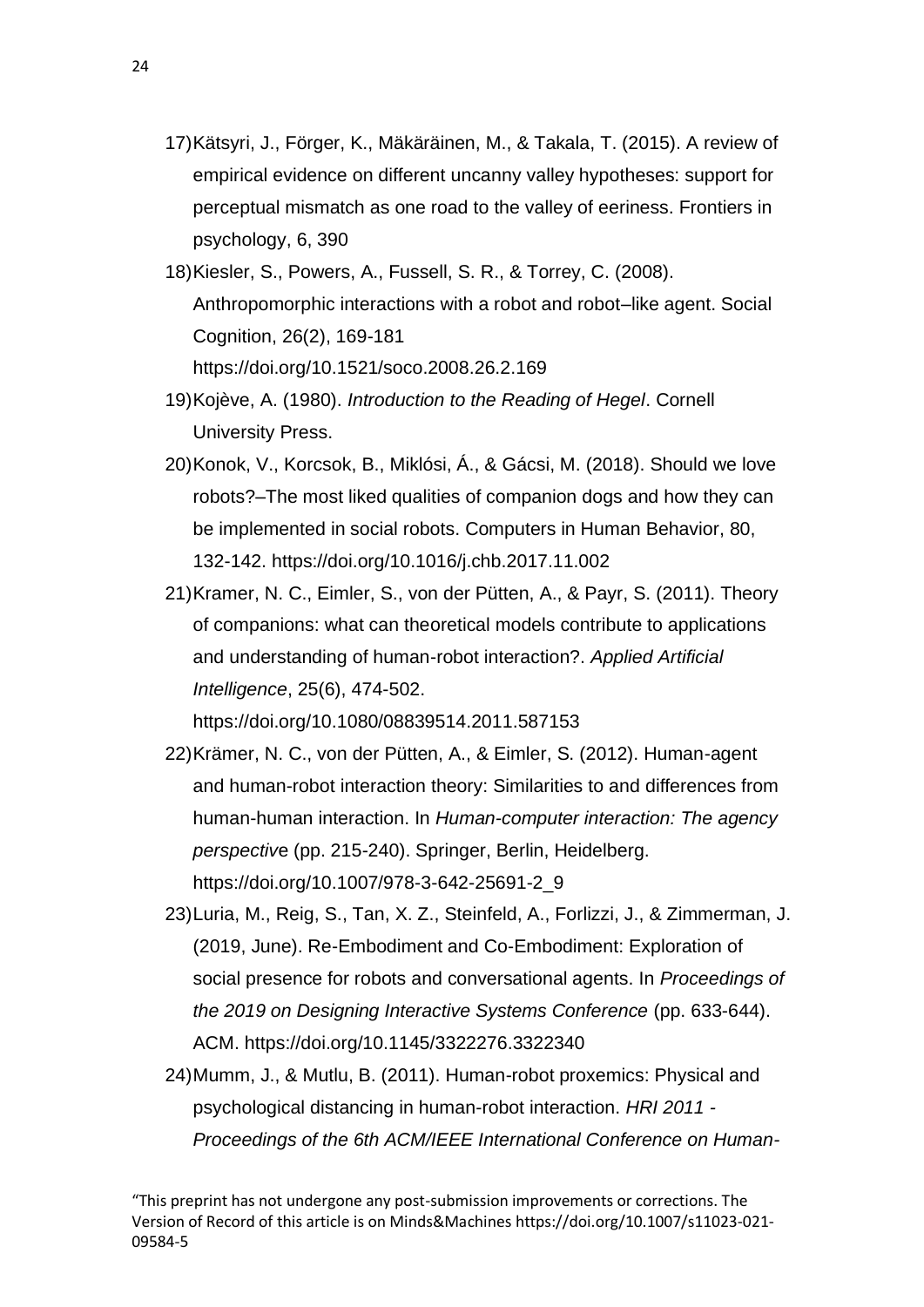*Robot Interaction*, 331–338.<https://doi.org/10.1145/1957656.1957786>

- 25)Mutlu, B., Yamaoka, F., Kanda, T., Ishiguro, H., & Hagita, N. (2009, March). Nonverbal leakage in robots: communication of intentions through seemingly unintentional behavior. In Proceedings of the 4th ACM/IEEE international conference on Human robot interaction (pp. 69- 76)
- 26)Nomura, T., Kanda, T., Suzuki, T., & Kato, K. (2004). Psychology in human-robot communication: An attempt through investigation of negative attitudes and anxiety toward robots. In RO-MAN 2004. *13th IEEE International Workshop on Robot and Human Interactive Communication*, 35-40. https://doi.org/10.1109/ROMAN.2004.1374726
- 27)Nomura, T., Kanda, T., Suzuki, T., & Yamada, S. (2019). Do people with social anxiety feel anxious about interacting with a robot?. *Ai & Society*, 1-10.
- 28)Plurkowski, L., Chu, M., & Vinkhuyzen, E. (2011, August). The Implications of Interactional" Repair" for Human-Robot Interaction Design. In *2011 IEEE/WIC/ACM International Conferences on Web Intelligence and Intelligent Agent Technology* (Vol. 3, pp. 61-65). IEEE
- 29)Rosenthal-Von Der Pütten, A. M., Schulte, F. P., Eimler, S. C., Sobieraj, S., Hoffmann, L., Maderwald, S., ... & Krämer, N. C. (2014). Investigations on empathy towards humans and robots using fMRI. *Computers in Human Behavior*, 33, 201-212. https://doi.org/10.1016/j.chb.2014.01.004
- 30)Ruesch, J., & Bateson, G., (1951). *Communication: The Social Matrix of Psychiatry*. New York: W. W. Norton & Company, Inc.
- 31)Satake S, Kanda T, Glas DF, et al (2009) How to approach humans? In: Proceedings of the 4th ACM/IEEE international conference on Human robot interaction - HRI '09. ACM Press, New York, New York, USA, p 109
- 32)Saunderson, S., Nejat, G. (2019) How Robots Influence Humans: A Survey of Nonverbal Communication in Social Human–Robot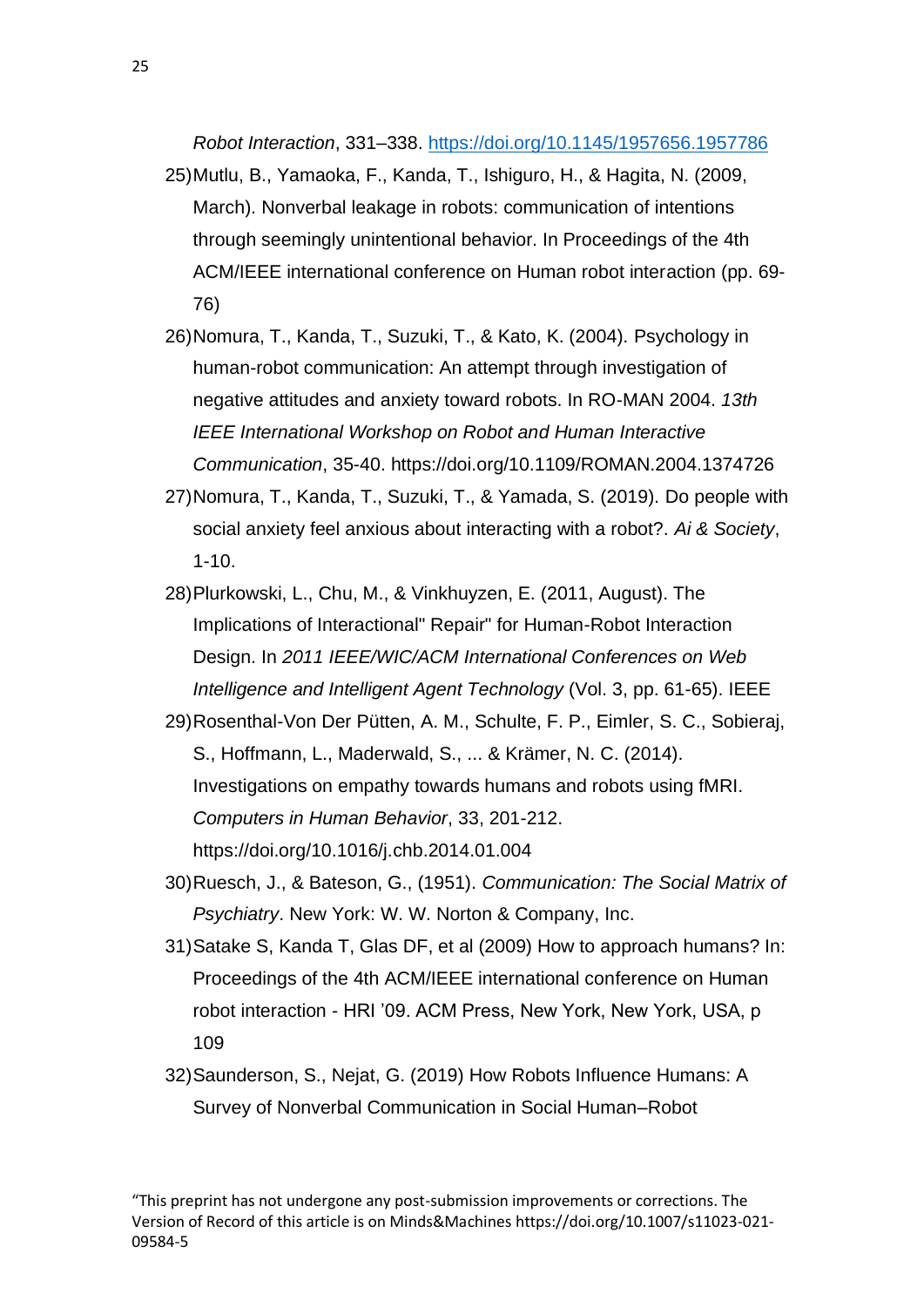Interaction. *Int J of Soc Robotics* 11, 575–608. https://doi.org/10.1007/s12369-019-00523-0

- 33)Scassellati, B. (1998). Imitation and mechanisms of joint attention: A developmental structure for building social skills on a humanoid robot. In *International Workshop on Computation for Metaphors, Analogy*, *and Agents* (pp. 176-195). Springer, Berlin, Heidelberg. https://doi.org/10.1007/3-540-48834-0\_11
- 34)Schneier, F. R., Rodebaugh, T. L., Blanco, C., Lewin, H., & Liebowitz, M. R. (2011). Fear and avoidance of eye contact in social anxiety disorder. *Comprehensive Psychiatry*, 52(1), 81-87. <https://doi.org/10.1016/j.comppsych.2010.04.006>
- 35)Sebo, S. S., Krishnamurthi, P., & Scassellati, B. (2019, March). "I Don't Believe You": Investigating the Effects of Robot Trust Violation and Repair. In *2019 14th ACM/IEEE International Conference on Human-Robot Interaction (HRI)* (pp. 57-65). IEEE.
- 36)Seibt, J. (2014). Varieties of the'As If': Five Ways to Simulate an Action. *Sociable Robots and the Future of Social Relations: Proceedings of Robo-Philosophy 2014 (*Vol. 273). Ios Press. (pp. 97-104)
- 37)Seibt, J. (2016). " Integrative Social Robotics"-A New Method Paradigm to Solve the Description Problem And the Regulation Problem?. In *Robophilosophy/TRANSOR* (pp. 104-115)
- 38)Seibt, J. (2017). Towards an ontology of simulated social interaction: varieties of the "As If" for robots and humans. *In Sociality and normativity for robots* (pp. 11-39). Springer, Cham. [https://doi.org/10.1007/978-3-319-53133-5\\_2](https://doi.org/10.1007/978-3-319-53133-5_2)
- 39)Seibt, J., Vestergaard, C., & Damholdt, M. F. (2021). Sociomorphing, Not Anthropomorphizing: Towards a Typology of Experienced Sociality. *Culturally Sustainable Social Robotics: Proceedings of Robophilosophy 2020*, *335*, 51.
- 40)Selvini-Palazzoli, M. S., & Boscolo, L. (1994). *Paradox and counterparadox: A new model in the therapy of the family in schizophrenic transaction*. Jason Aronson, Incorporated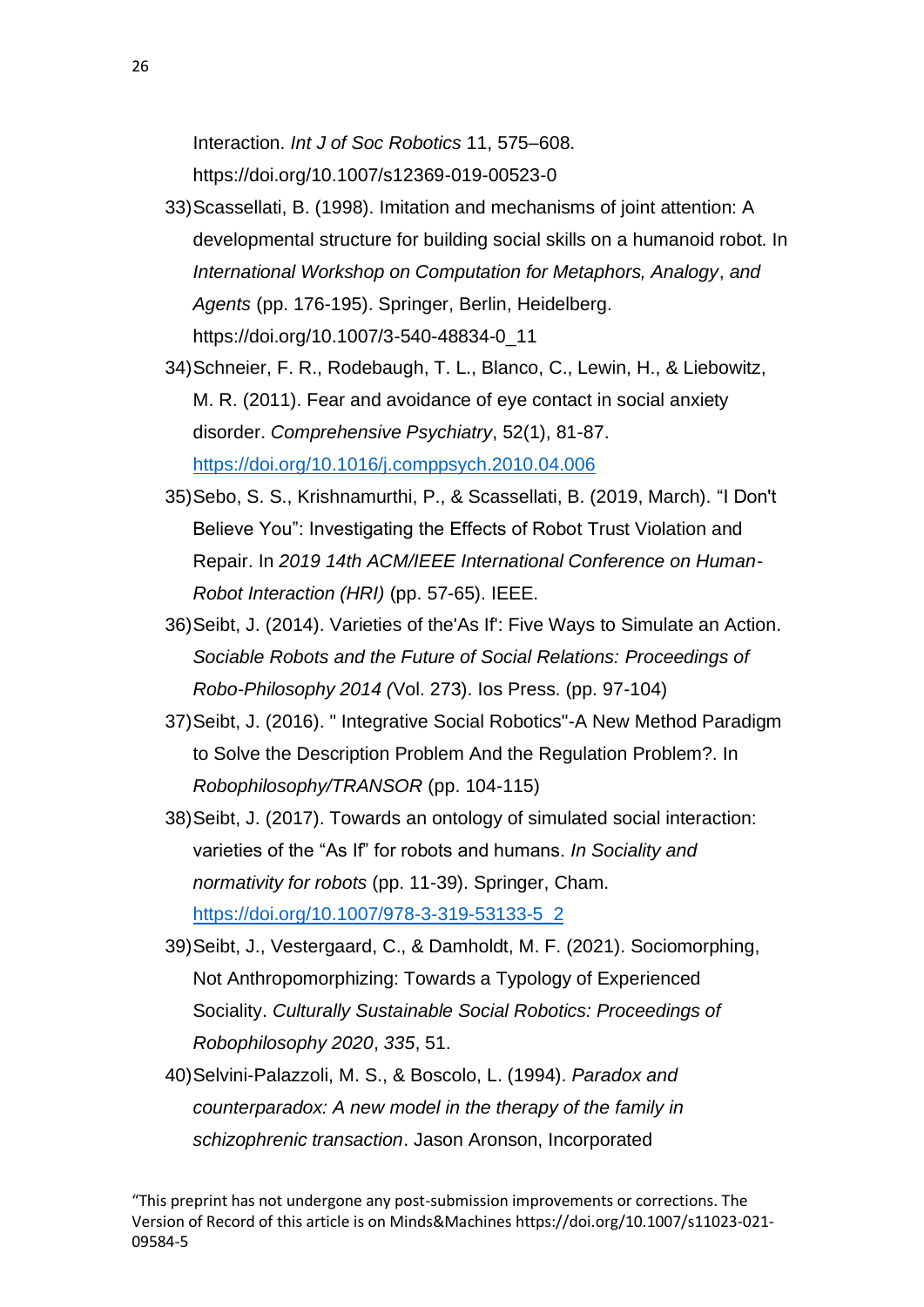- 41)Selvini Palazzoli, M., Cirillo, S., Selvini, M., & Sorrentino, A. M. (1988). *I giochi psicotici nella famiglia*. Cortina, Milano
- 42)Serholt, S. (2018). Breakdowns in children's interactions with a robotic tutor: A longitudinal study. *Computers in Human Behavior*, *81*, 250-264 https://doi.org/10.1016/j.chb.2017.12.030
- 43)Shibata, T., Tashima, T., & Tanie, K. (1999, May). Emergence of emotional behavior through physical interaction between human and robot. *In Proceedings 1999 IEEE International Conference on Robotics and Automation* (Cat. No. 99CH36288C) (Vol. 4, pp. 2868-2873). IEEE
- 44)Syrdal, D. S., Dautenhahn, K., Woods, S., Walters, M. L., & Kheng Lee Koay. (2006). "Doing the right thing wrong" - Personality and tolerance to uncomfortable robot approaches. *ROMAN 2006 - The 15th IEEE International Symposium on Robot and Human Interactive Communication*, 183–188. https://doi.org/10.1109/ROMAN.2006.314415
- 45)Syrdal, D.S., Koay, K.L., Walters, M.L., Dautenhahn, K. (2007). A personalised robot companion?The role of individual differences on spatial preferences in HRI scenarios. In *Proceedings of the 16th IEEE International Workshop on Robot and Human Interactive Communication.* https://doi.org/10.1109/ROMAN.2007.4415252
- 46)Tinwell, A., & Sloan, R. J. (2014). Children's perception of uncanny human-like virtual characters. *Computers in Human Behavior*, 36, 286- 296. https://doi.org/10.1016/j.chb.2014.03.073
- *47)*Turkle, S., Breazeal, C., Dasté, O., & Scassellati, B. (2006b). Encounters with kismet and cog: Children respond to relational artifacts. *Digital media: Transformations in human communication, 120.*
- 48)Turkle, S., Taggart, W., Kidd, C. D., & Dasté, O. (2006a). Relational artifacts with children and elders: the complexities of cybercompanionship. *Connection Science*, 18(4), 347-361. https://doi.org/10.1080/09540090600868912
- 49)Walters, M. L., Dautenhahn, K., Kheng Lee Koay, Kaouri, C., Boekhorst, R., Nehaniv, C., Werry, I., & Lee, D. (2005). Close encounters: spatial distances between people and a robot of mechanistic appearance. *5th*